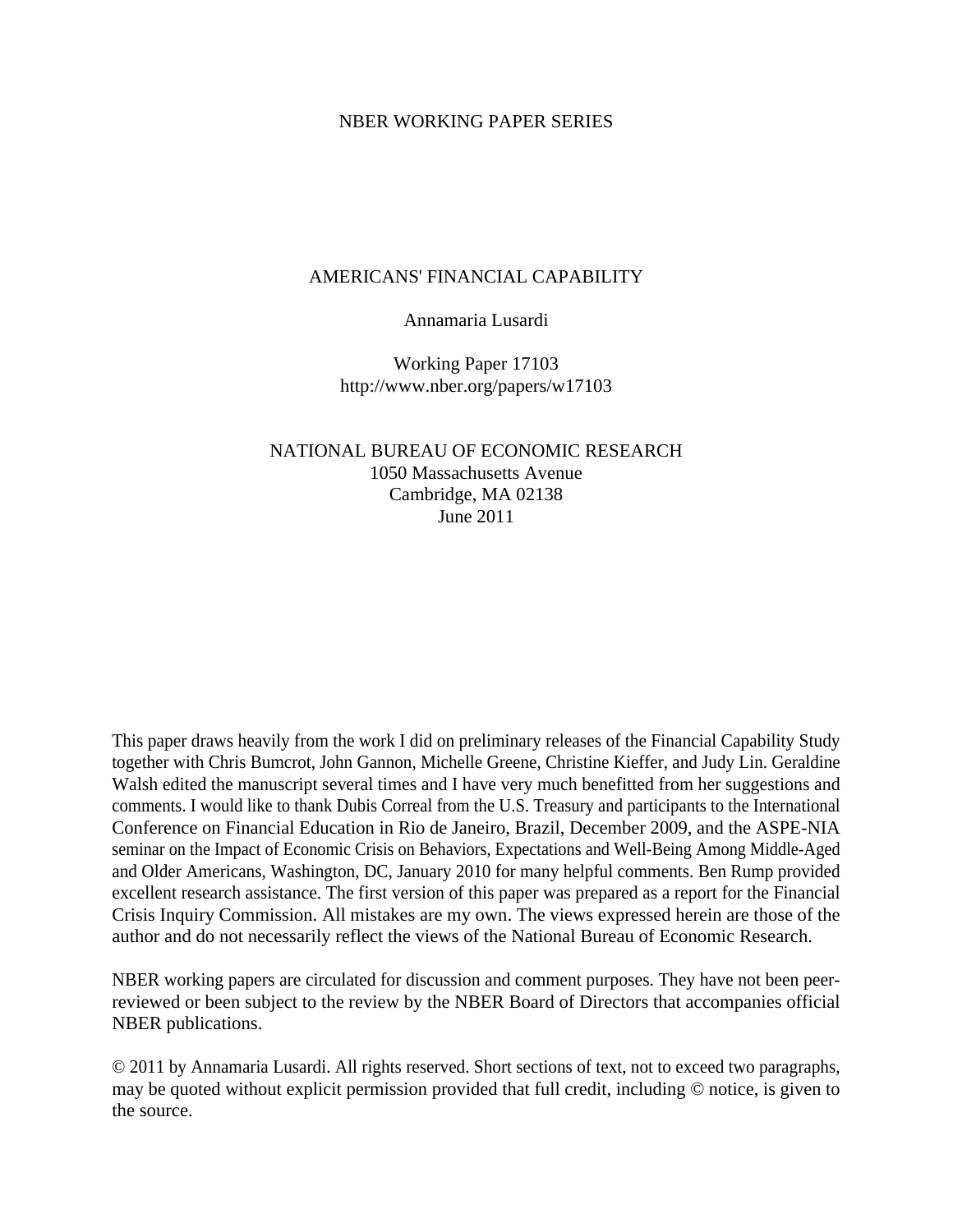Americans' Financial Capability Annamaria Lusardi NBER Working Paper No. 17103 June 2011 JEL No. D14

#### **ABSTRACT**

This paper examines Americans' financial capability, using data from a new survey. Financial capability is measured in terms of how well people make ends meet, plan ahead, choose and manage financial products, and possess the skills and knowledge to make financial decisions. The findings reported in this work paint a troubling picture of the state of financial capability in the United States. The majority of Americans do not plan for predictable events such as retirement or children's college education. Most importantly, people do not make provisions for unexpected events and emergencies, leaving themselves and the economy exposed to shocks. To understand financial capability, it is important to look not only at assets but also at debt and debt management, as an increasingly large portion of the population carry debt. In managing debt, Americans engage in behaviors that can generate large expenses, such as sizable interest payments and fees. Moreover, more than one in five Americans has used alternative (and often costly) borrowing methods (payday loans, advances on tax refunds, pawn shops, etc.) in the past five years. The most worrisome finding is that many people do not seem well informed and knowledgeable about their terms of borrowing; a sizeable group does not know the terms of their mortgages or the interest rates they pay on their loans. Finally, the majority of Americans lack basic numeracy and knowledge of fundamental economic principles such as the workings of inflation, risk diversification, and the relationship between asset prices and interest rates.

Annamaria Lusardi George Washington School of Business 2201 G Street, NW Washington, DC 20037 and NBER alusardi@gwu.edu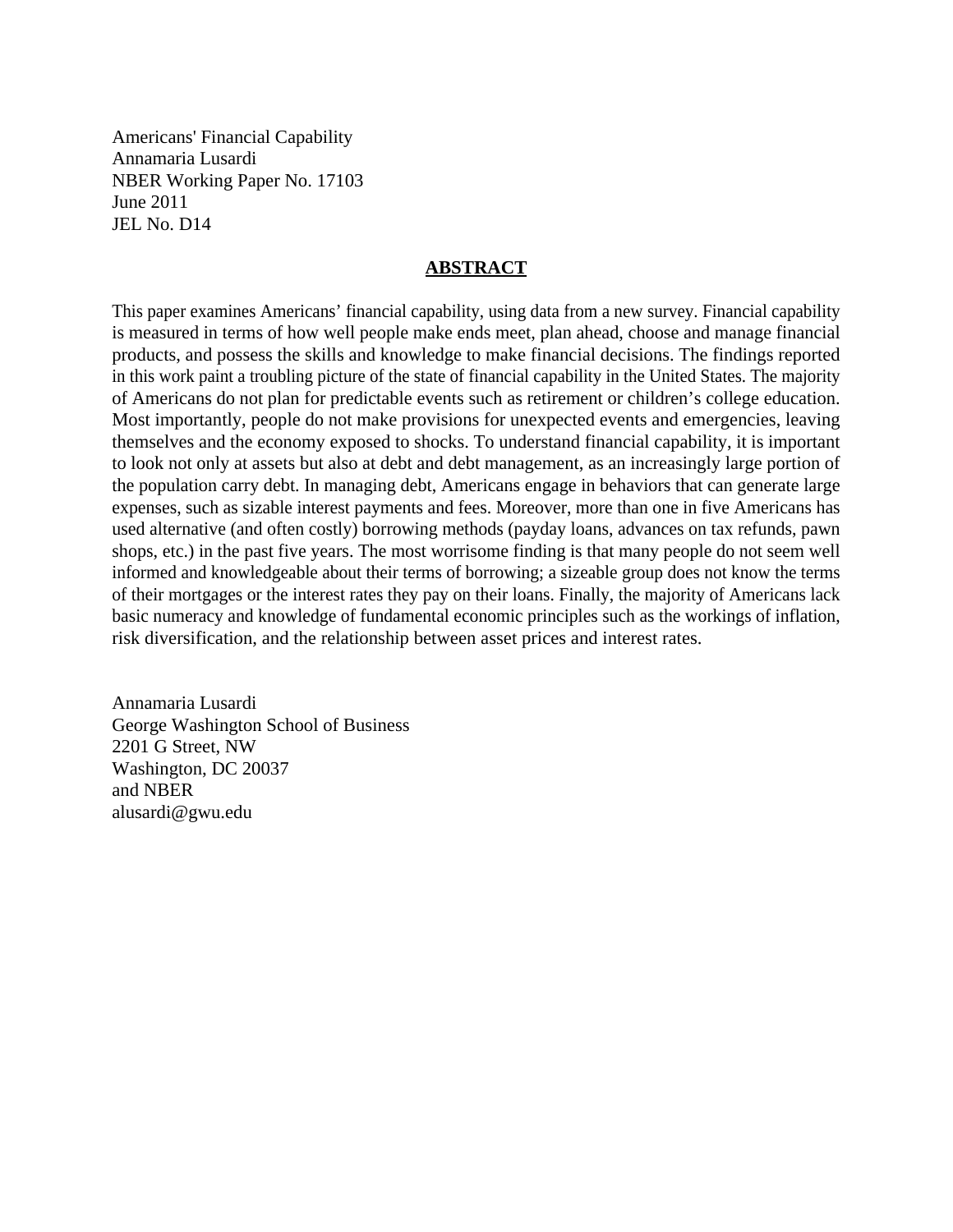#### **1. Introduction**

"*While the crisis has many causes, it is undeniable that financial illiteracy is one of the root causes... Sadly, far too many Americans do not have the basic financial skills necessary to develop and maintain a budget, to understand credit, to understand investment vehicles, or to take advantage of our banking system."* 

*—U.S. President's Advisory Council on Financial Literacy (2008)* 

Individuals are increasingly in charge of their financial well-being during their working lives and after retirement. With the rapid change in the pension landscape and the shift from Defined Benefit to Defined Contribution pensions, how much wealth people will have at retirement depends on how adequately they have contributed to retirement accounts and the investment allocation of those retirement assets. Younger generations, in particular, will have to rely mostly on self-directed accounts for their retirement. The cost of higher education has also been increasing steadily over time and can take up a large part of family finances, making it another important life event to plan for. And individuals have to make financial decisions while facing much more complex financial markets than in the past. The costs of not having the necessary skills to make financial decisions have become significant, as the financial crisis has shown. Managing day-to-day finances has become not only more difficult but getting it wrong poses greater risks today than in the past.

Much of the extant research work on financial literacy is based on sub-samples of the U.S. population. For example, the work of Lusardi and Mitchell (2006, 2007, 2009) and Lusardi, Mitchell and Curto (2010) covers samples representing older respondents (the Early Baby Boomers and those older than 50) and young adults (23–28 years old). Other work is representative of the entire population, but analysis is restricted to only a handful of survey questions measuring financial knowledge (Stango and Zinman, 2009; Lusardi and Tufano, 2009a,b). The surveys that provide more detailed information about financial literacy, such as those of the Jump\$tart Coalition for Personal Financial Literacy or the National Council on Economic Education (NCEE) provide little information about financial behavior. And while financial literacy is an important tool for making financial decisions, it can provide only limited descriptions of how capable individuals are and of the ways individuals make financial decisions.

This paper aims to shed light on the causes of the financial crisis by looking at the following question: *How financially capable are Americans?* If people are ill-equipped to make financial decisions, there can be consequences for the individuals themselves and for the economy as a whole. A new survey fielded in the summer of 2009 provides timely insights on this important topic*.* Financial capability is measured in terms of how well people make ends meet, plan ahead, choose and manage financial products, and possess the skills and knowledge to make financial decisions. This paper provides a descriptive analysis of financial capability. For theoretical and empirical work on these data, see Lusardi (2010), Lusardi and Mitchell (2011), and Lusardi, Michaud, and Mitchell (2011).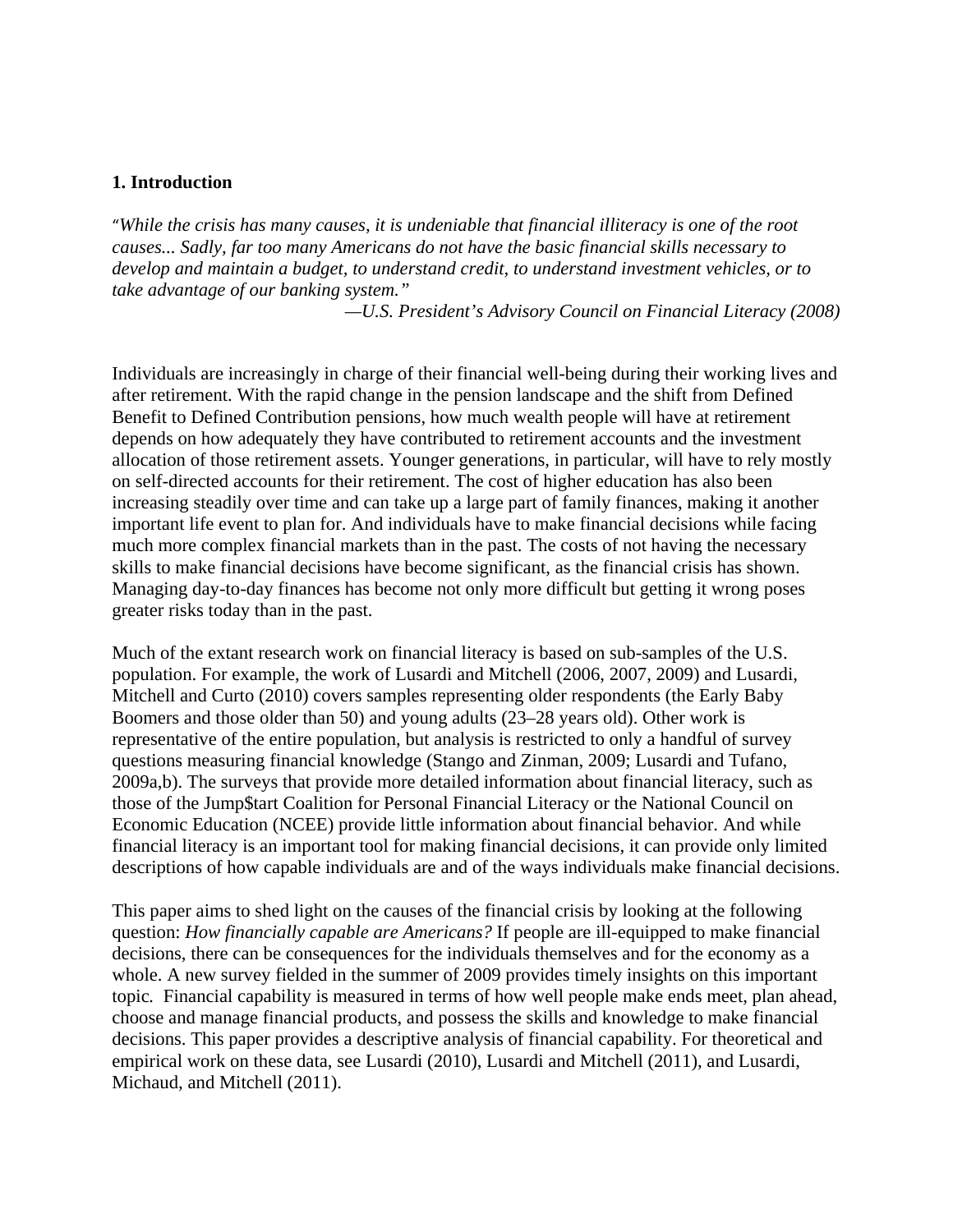The findings from this survey paint a troubling picture of the state of financial capability in the United States, very much in line with the opening quote from the U.S. President's Council in Financial Capability (2008). The majority of Americans do not plan for predictable events such as retirement or children's college education. Most importantly, people do not make provisions for unexpected events and emergencies, leaving themselves and the economy exposed to shocks. To understand financial capability, we need to look not only at assets but also at debt and debt management, as an increasingly large portion of the population carries debt. In managing debt, Americans engage in behaviors that can generate large expenses, such as sizable interest payments and fees. Moreover, more than one in five Americans has used alternative (and often costly) borrowing methods (payday loans, advances on tax refunds, pawn shops, etc.) in the past five years. The most worrisome finding is that many people do not seem well informed and knowledgeable about their terms of borrowing; a sizeable group does not know the terms of their mortgages or the interest rates they pay on their loans. Finally, the majority of Americans lack basic numeracy and knowledge of fundamental economic principles such as the workings of inflation, risk diversification, and the relationship between asset prices and interest rates. There is also a sharp disconnect between self-reported financial knowledge and financial knowledge as measured by financial literacy quizzes. Even those who give themselves high knowledge ratings score poorly on the quizzes. Moreover, while many believe they are pretty good at dealing with day-to-day financial matters, in actuality they engage in financial behaviors that generate expenses and fees: overdrawing checking accounts, making late credit card payments, or exceeding limits on credit card charges. Comparing terms of financial contracts and shopping around before making financial decisions are not at all common among the population.

Some groups display lower financial capability than others. The young, African Americans and Hispanics, and those with low education are more likely to display behaviors correlated with low financial capability. While low levels of income and income shocks are important factors explaining why individuals do not have rainy day funds, do not have retirement accounts, or do not pay credit card balances in full, they are not the only determinants. It is, however, worrisome that those with the fewest resources are also those engaged in behaviors that generate some of the greatest expenses and fees.

In short, there are important gaps in the financial capability of Americans. When considered together with the economic difficulties many families in the United States are currently facing, the results from this survey highlight how important it is to give people the information and resources they need to make sound financial decisions.

### **2. Review of the Literature on Financial Literacy and Financial Decision-Making**

Over the last two decades, researchers have started to explore whether individuals are wellequipped to make financial decisions. Bernheim (1995, 1998) was among the first to document that many U.S. consumers display low levels of financial literacy. More recently, Hilgert, Hogarth, and Beverly (2003) report that most Americans fail to understand basic financial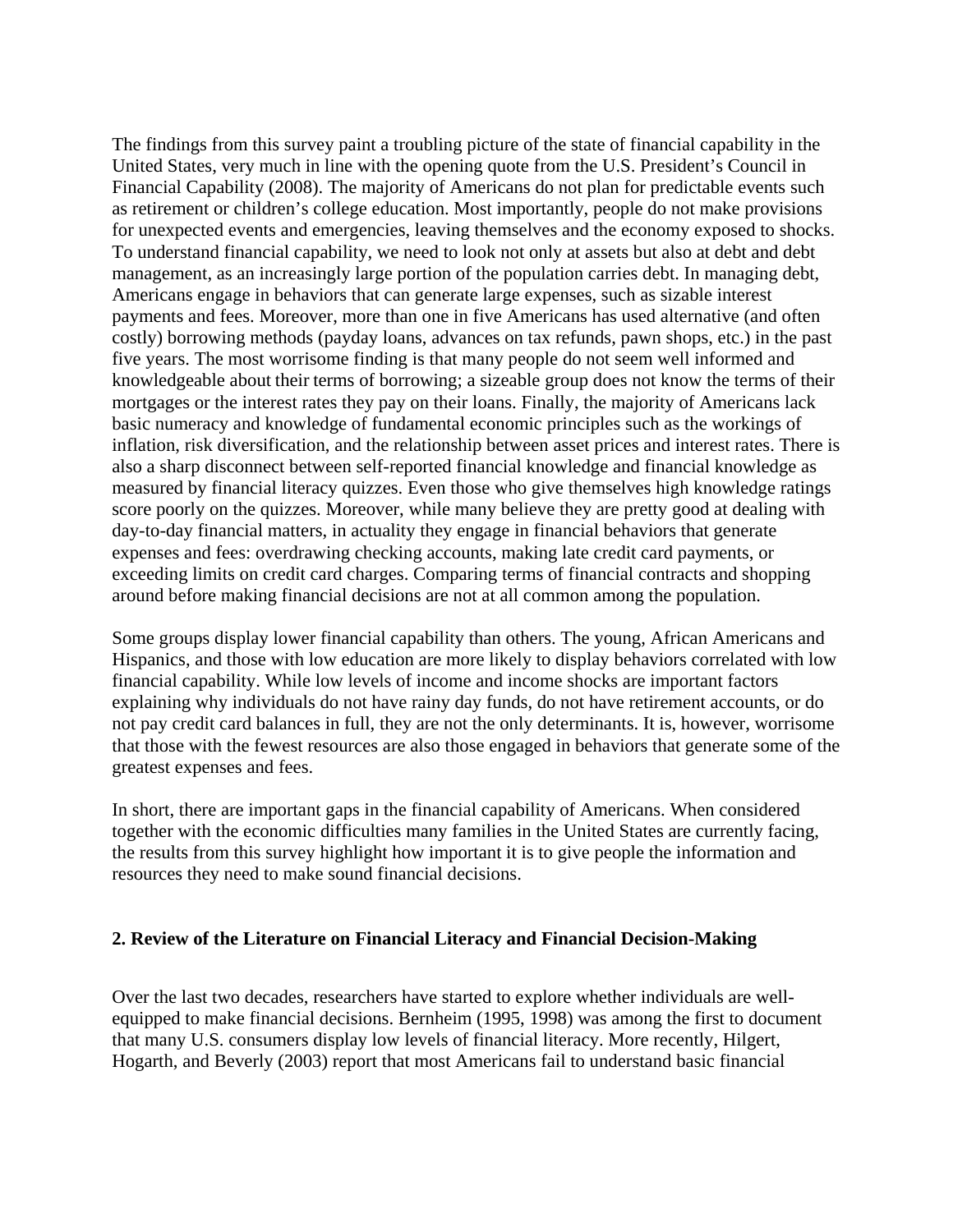concepts, particularly those relating to bonds, stocks, and mutual funds.<sup>1</sup> In a survey of Washington state residents, Moore (2003) finds that people frequently fail to understand terms and conditions of consumer loans and mortgages. This problem may persist for some time. The National Council on Economic Education's report (NCEE 2005) shows a widespread lack of knowledge regarding fundamental economic concepts among high school students, confirming similar findings by the Jump\$tart Coalition for Personal Financial Literacy (Mandell, 2008).

Lack of financial sophistication is not only an American problem: The 2005 report on financial literacy by the Organization for Economic Co-operation and Development (OECD) and Smith and Stewart (2008) document low levels of financial literacy in several countries. Similarly, the Survey of Health, Aging and Retirement in Europe (SHARE) shows that respondents score poorly on financial numeracy and literacy scales (Christelis, Jappelli, and Padula, 2010). Consistent with the findings of Moore (2003), Miles (2004) reports that U.K. borrowers have a poor understanding of mortgages and interest rates.

Lusardi and Mitchell's (2006, 2008) module on planning and financial literacy for the 2004 Health and Retirement Study (HRS) provides further evidence of financial illiteracy. They find that many older (50+) individuals cannot do simple interest-rate calculations, such as calculating how money would grow at an interest rate of two percent, and do not understand inflation and risk diversification. Similar results are seen in a sample of early Baby Boomers (ages 51–56): most respondents display low numeracy and very limited knowledge of the power of interest compounding (Lusardi and Mitchell, 2007). They also show that financial literacy is very low among women, those with low educations and African-Americans and Hispanics.

One of the reasons for the interest in financial literacy is not only the increase in individual responsibility but also the debate on whether people are saving enough for their retirement, the reasons for the large increase in debt and in personal bankruptcy rates, and the incidence of financial mistakes (Campbell, 2006).

Financial literacy has been linked to saving behavior and portfolio choice. For example, the less financially literate are found to be less likely to plan for retirement (Lusardi and Mitchell, 2006, 2008, 2009), to accumulate wealth (Stango and Zinman, 2009), and to participate in the stock market (van Rooij, Lusardi, and Alessie, 2011; Yoong 2011; Christelis, Jappelli, and Padula, 2010). Moreover, less literate individuals are less likely to choose mutual funds with lower fees (Hastings and Tejeda-Ashton, 2008). $^2$  There is also some indication that literacy may affect debt as well. Moore (2003) reports that respondents with lower levels of financial literacy are more likely to have costly mortgages. Similarly, Campbell (2006) reports that individuals with lower incomes and lower education levels—characteristics that are strongly related to financial literacy—are less likely to refinance their mortgages during a period of falling interest rates. Lusardi and Tufano (2009a) show that individuals with lower levels of financial literacy tend to transact in high-cost manners, incurring higher fees and using high-cost borrowing. The less knowledgeable also report that their debt loads are excessive or that they are unable to judge their debt position. All of these papers raise warnings about the low levels of financial literacy.

 $1$  Other surveys on smaller samples find similar results. See Agnew and Szykman, 2005.

 $2^2$  Financial knowledge is also found to be linked to the ability to budget, save money, and control spending (Perry and Morris, 2005).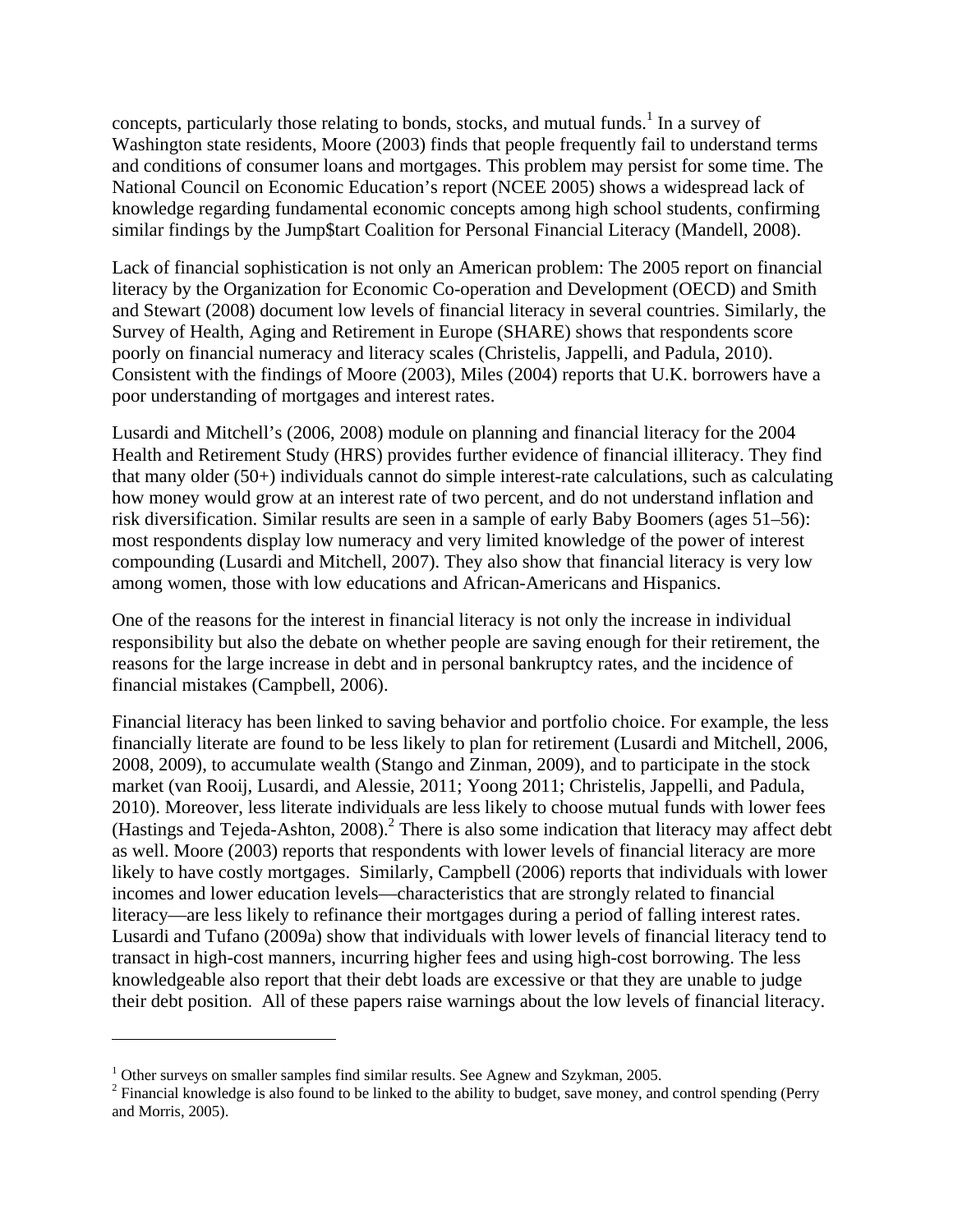# **3. The National Financial Capability Study**

The National Financial Capability Study consists of three linked surveys: (1) National Survey: A nationally projectable telephone survey of 1,488 American adults; (2) State-by-State Survey: A state-by-state online survey of approximately 25,000 American adults (roughly 500 per state, plus the District of Columbia; (3) Military Survey: An online survey of 800 military service members and spouses. This report outlines the findings of the National Survey, administered to respondents between May and July 2009. The primary sample of 1,200 respondents was constructed to be representative of the general adult U.S. population. To ensure sufficient number of respondents for the analysis, African-Americans, Hispanics, Asian-Americans and adults with less than a high school education were oversampled. The total number of respondents in the sample was 1,488. The data collection and design of the survey instruments was supported by FINRA Investor Education Foundation.<sup>3</sup>

It's worth noting that a handful of other countries have so far collected data on financial literacy/ financial capability. The United Kingdom was among the first to design a survey on financial capability, in 2005, and similar initiatives have been undertaken in New Zealand, Australia, Ireland, Canada, and the Netherlands. New Zealand is one of the few countries to have followed up with a second survey, with a 2009 survey designed to assess the changes in financial knowledge and behavior of New Zealanders over a three-year span.

The overarching research objectives of the U.S. financial capability survey were to benchmark key indicators of financial capability and evaluate how these indicators vary with underlying demographic, behavioral, attitudinal, and financial literacy characteristics. Financial capability cannot be judged simply by looking at one indicator. Rather, it covers several aspects of behavior. Consistent with the surveys that have been done in other countries, these behavior aspects include how people manage their resources, how they make financial decisions, the skill set they use in making such decisions, and the search and information elaboration that goes into those decisions.

While the survey data provide a richer set of information, this report focuses on four main areas to assess Americans' financial capability:

- (1) Making ends meet
- (2) Planning ahead
- (3) Choosing and managing financial products
- (4) Financial literacy and self-assessed skills

The findings reported below paint a picture of the current state of financial capability in the U.S. population and of who is less (or more) financially capable.

<sup>&</sup>lt;sup>3</sup> More information about this survey is provided at: http://www.finrafoundation.org/resources/research/p120478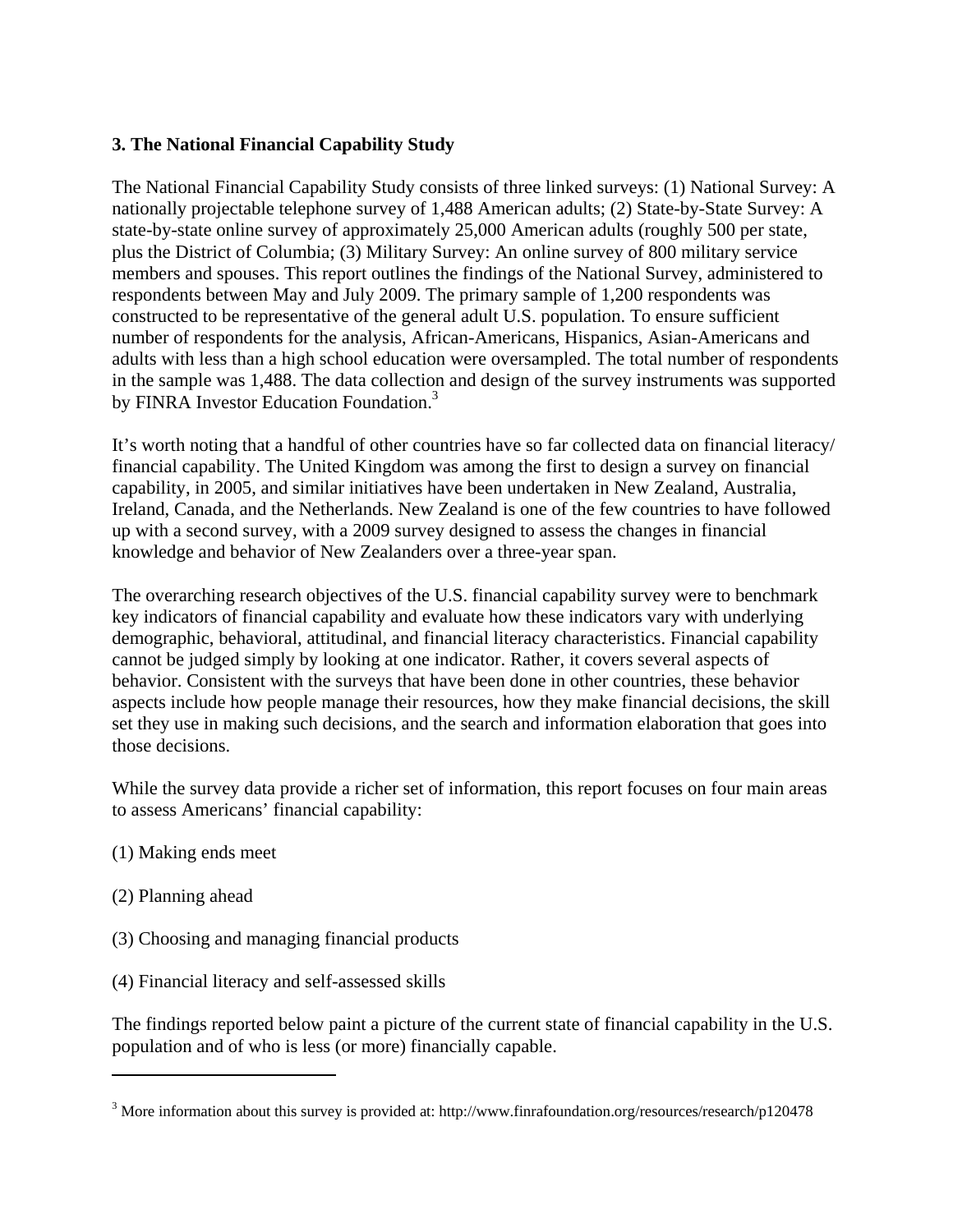## **3.1. Making ends meet**

A key building block of financial capability is the ability to make ends meet, which can be measured by examining how people deal with everyday financial matters and the extent to which people balance monthly income and expenses to avoid overspending. The data indicate several signs of financial strain among American adults.

- Almost half of Americans reported having trouble keeping up with monthly expenses and bills, with almost 14 percent of survey respondents stating it is very difficult to do so and 35 percent finding it somewhat difficult.
- Nearly one-quarter (23 percent) of individuals with checking accounts reported overdrawing those accounts on occasion. Significantly, of those who overdrew their accounts, 73 percent reported finding it very or somewhat difficult to cover their monthly expenses and pay their bills.
- About 16 percent of mortgage borrowers reported having been late on a payment at least once in the last 2 years, including 10 percent who had been late more than once.
- A smaller but significant number of respondents who have self-directed retirement accounts (either an employer-sponsored defined contribution plan or a retirement account they manage on their own) reported tapping into their retirement savings. Specifically, nearly 9 percent have taken out a loan from their retirement accounts during the past 12 months, and almost 5 percent have taken a permanent hardship withdrawal. These depletions are most prevalent among those earning between \$25,000 and \$75,000 a year, with more than 10 percent of this income cohort borrowing against their retirement savings and nearly 8 percent taking hardship withdrawals.

The recent economic crisis has hit individuals hard, hindering their ability to make ends meet. One-third of respondents stated they had experienced a large and unexpected drop in income during the past year. Workers earning less than \$25,000 a year and Hispanics appear to have been especially hard hit, with 41 percent and 43 percent, respectively, reporting a drop in income. Across all demographic groups, those who suffered large decreases in income were more likely to report having difficulties covering their expenses.

# **3.2. Planning ahead**

There are several life events that families need to plan for, such as retirement and children's education. And because the future is inherently uncertain, families also need to make provisions to buffer themselves against shocks. Being able to weather shocks not only contributes to financial stability at the micro level but also increases the stability of the macro economy.

### *Rainy day funds*

One important finding of the data is the lack of rainy day funds for a large part of the population. Only 49 percent of respondents have set aside emergency or rainy day funds that would cover expenses for 3 months in case of sickness, job loss, economic downturn, or other emergency. Thus, many families would not be able to draw on personal financial resources if hit by a shock.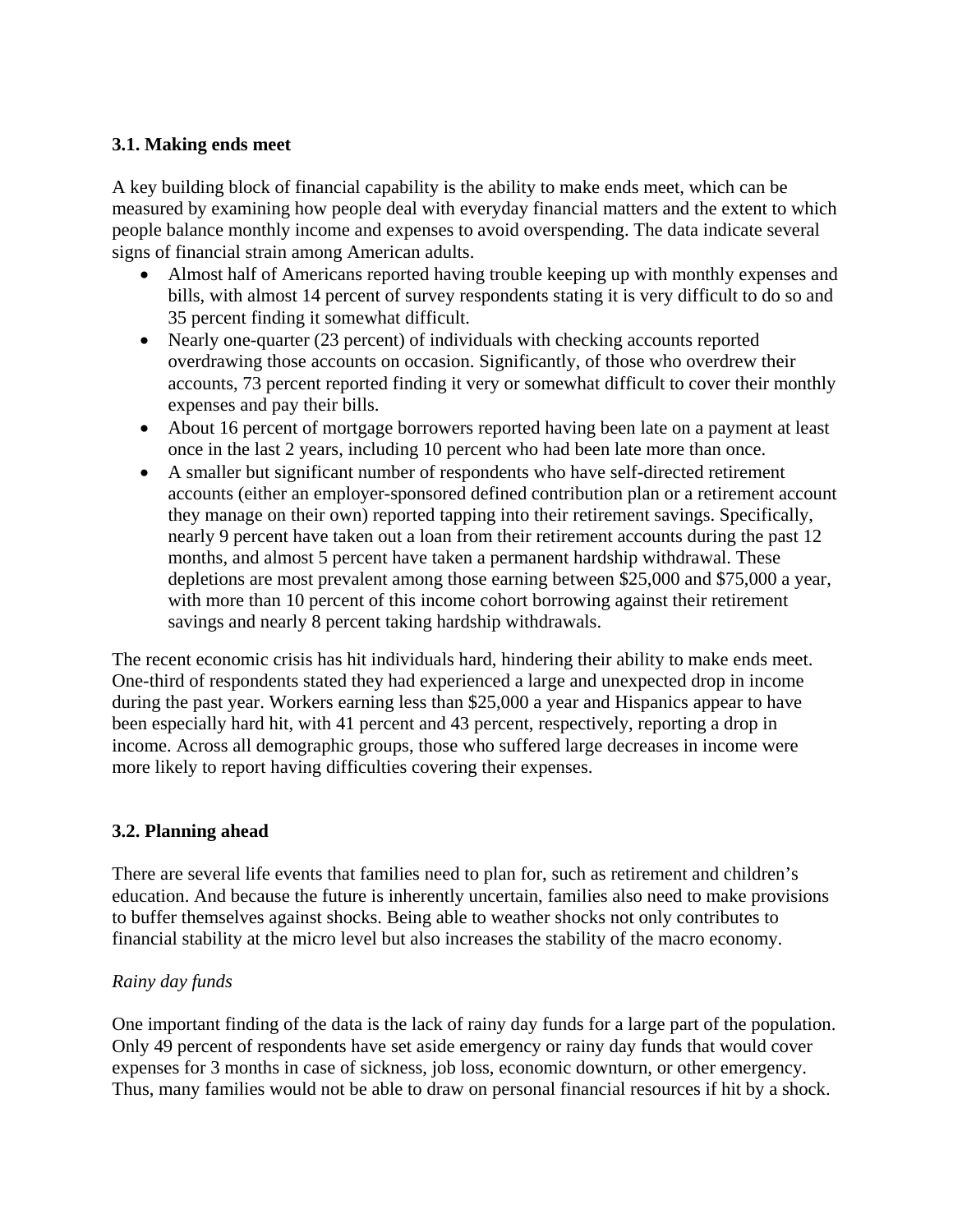And those without rainy day funds are more likely to be hit by shocks. While in the overall respondent population, 33 percent reported having experienced a large decrease in income in the past 12 months, among those without rainy day funds, the proportion is 40 percent. Thus, while some may not have an emergency fund because a shock depleted their buffer stock of savings, the economy is fragile to shocks.

These findings are consistent with the results from the Global Economic Crisis survey, a survey fielded between June and September 2009 in thirteen countries including the United States by the survey research firm TNS Global. To assess Americans' confidence in their ability to cope with a small financial shock, respondents were asked how confident they were that they could come up with \$2,000 if an unexpected need arose within the next month. As many as 46 percent of Americans stated they cannot or are not confident they could come up with \$2,000 in a month's time (Lusardi, Schneider, and Tufano, 2011). The widespread lack of modest buffer stocks of savings makes the current economy overly vulnerable to unexpected events.

Lack of saving among Americans is not a recent phenomenon. Starting in the mid-1980s, the saving rate in the United States has declined steadily and it has been hovering around zero for several years. The survey provides a crude measure of saving by asking respondents whether, over the past year, household expenses (not including the purchase of a new house or car or other big investments) have been greater, equal or less than income. Expenses have been greater than income for 12% of individuals and about equal to income for 36% of individuals. Thus, about half of individuals have not saved last year. When looking at both the stock of (precautionary) savings and the flow of saving, one finds that a large fraction of the economy is exposed and vulnerable to shocks.

The picture becomes somewhat worse if we combine information on rainy day funds with information on health insurance coverage. Families could buffer a health shock if they were covered by health insurance. However, about 81 percent of respondents report being covered by health insurance. If we consider the proportion of individuals that are covered by health insurance and also have emergency funds, we end up with a smaller fraction (45 percent) of individuals that have some provisions. Thus, more than half of the population could have difficulties dealing with health shocks. And a significant minority of the population (15 percent) is highly exposed to shocks: they do not have an emergency fund and are without health insurance.

Vulnerability to shocks is not only widespread in the population but it is particularly severe among some demographic groups. A small fraction of the young (age 18–29) and those with low income and have emergency funds. However, income and age are not the sole predictors of having rainy day funds. Even those with income above \$75,000 and those who should be at the peak of wealth accumulation (age 45–59) do not always make provisions for shocks. Conversely, some low income individuals and young adults do make provisions. It is nevertheless problematic that those who are less likely to have rainy day funds are also less likely to be covered by health insurance, doubling their exposure to shocks.

|--|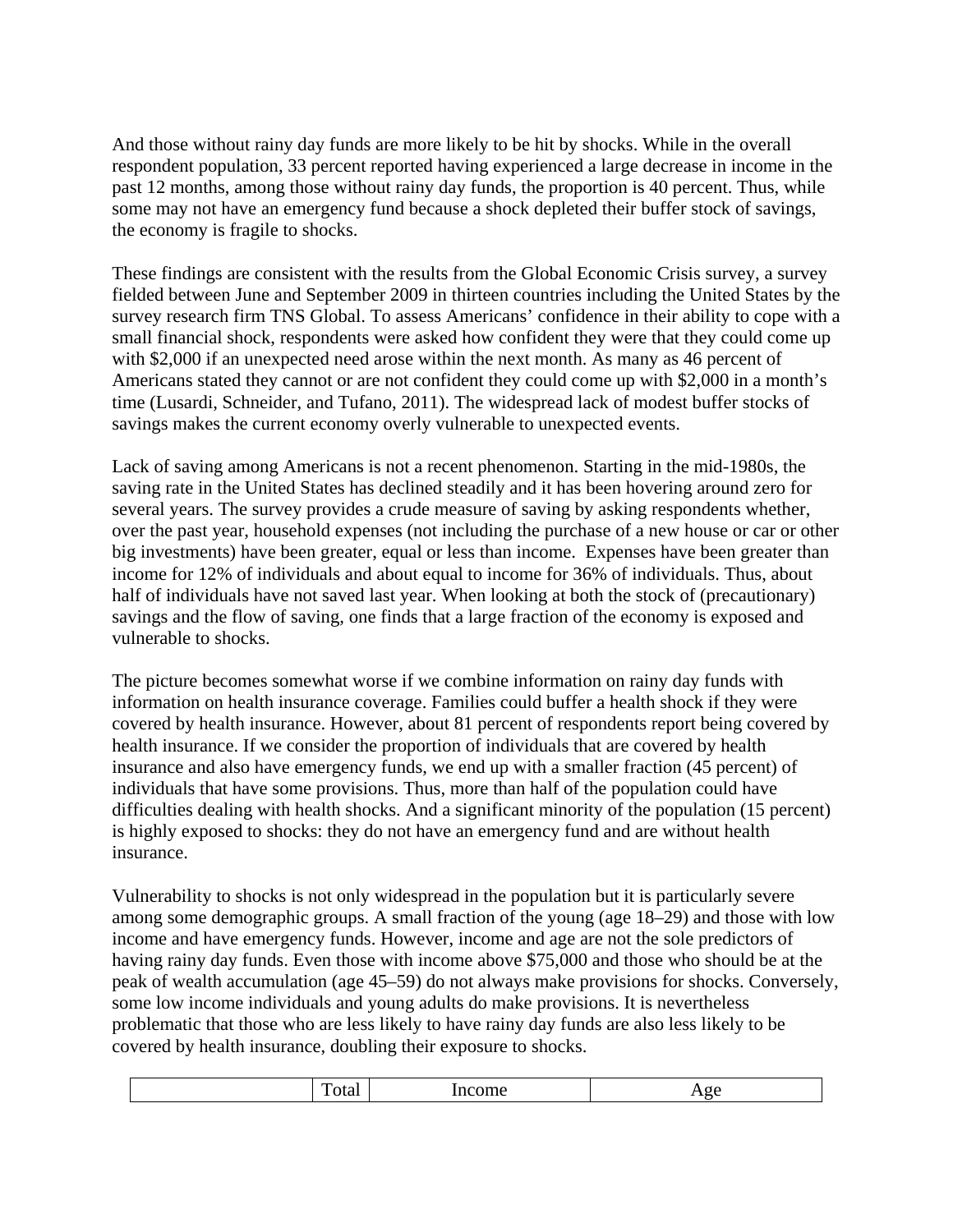|                                   |     | $<$ \$25K | $ $ \$25-75K $ $ >\$75K $ $ 18-29 $ $ 30-44 $ $ 45-59 |     |     |     |     | $60+$ |
|-----------------------------------|-----|-----------|-------------------------------------------------------|-----|-----|-----|-----|-------|
| Have rainy day funds              | 49% | 26%       | 53%                                                   | 75% | 31% | 49% | 50% | 64%   |
| Have health insurance $\vert$ 81% |     | 61%       | 87%                                                   | 97% | 65% | 78% | 84% | 93%   |

## *Planning for retirement*

In addition to not preparing for unforeseen emergencies, people do not prepare for predictable events. Despite the changes in the pension landscape in the past twenty years and the increased individual responsibility for financial security after retirement, the majority of Americans have not done any retirement planning. Making decisions about how much to save in order to afford a comfortable retirement requires collecting information about several important variables (including Social Security and pension benefits) and doing some, even rudimentary, calculations. Yet, when asked whether they have ever tried to figure out how much they need to save for retirement, only 42 percent of respondents who are not retired said they did.

Lack of planning is high not only among young respondents, but also among older adults: only 51 percent of respondents who are 45–59 years old and not yet retired have tried to calculate how much they need to save for retirement. Thus, while the proportion of planners increases with age, even close to retirement only a little more than half of older individuals have attempted to calculate how much they need to save. Among low income respondents, we see that retirement planning is low or even nonexistent. These findings are consistent with data on retirement planning from other surveys, such as the Health and Retirement Study and Retirement Confidence Survey. Those surveys as well document lack of retirement planning, even when retirement is not far away (Lusardi, 1999, 2009; Yakoboski and Dickemper, 1997).

|                                          | Total | Income       |                                       |     | Age |     |       |       |
|------------------------------------------|-------|--------------|---------------------------------------|-----|-----|-----|-------|-------|
|                                          |       | $<$ \$25 $K$ | $$25-75K$ $>>$ $$75K$   18-29   30-44 |     |     |     | 45-59 | $60+$ |
| Have tried to figure out<br>saving needs | 42%   | $7\%$        | 45%                                   | 68% | 23% | 46% | 51%   | 50%   |

Lack of planning does not occur because individuals already have retirement accounts that can support them at retirement. In fact, those who do not plan are much less likely to have retirement accounts. The majority of non-planners do not have retirement accounts: only 40 percent of nonplanners have retirement accounts, versus 82 percent of planners. Thus, those who do not plan appear to be more likely to end up making fewer provisions for retirement.

Additional evidence about lack of retirement planning is provided by the very limited use of information on important components of retirement savings. Since 1995, Social Security has been mailing out personalized information about Social Security benefits. However, data from the survey show that only about 65 percent of individuals who are not retired acknowledge receiving a statement from Social Security and the large majority of those who received it did not make use of the information. Only between 21 and 25 percent of recipients say they have used the information sent by Social Security.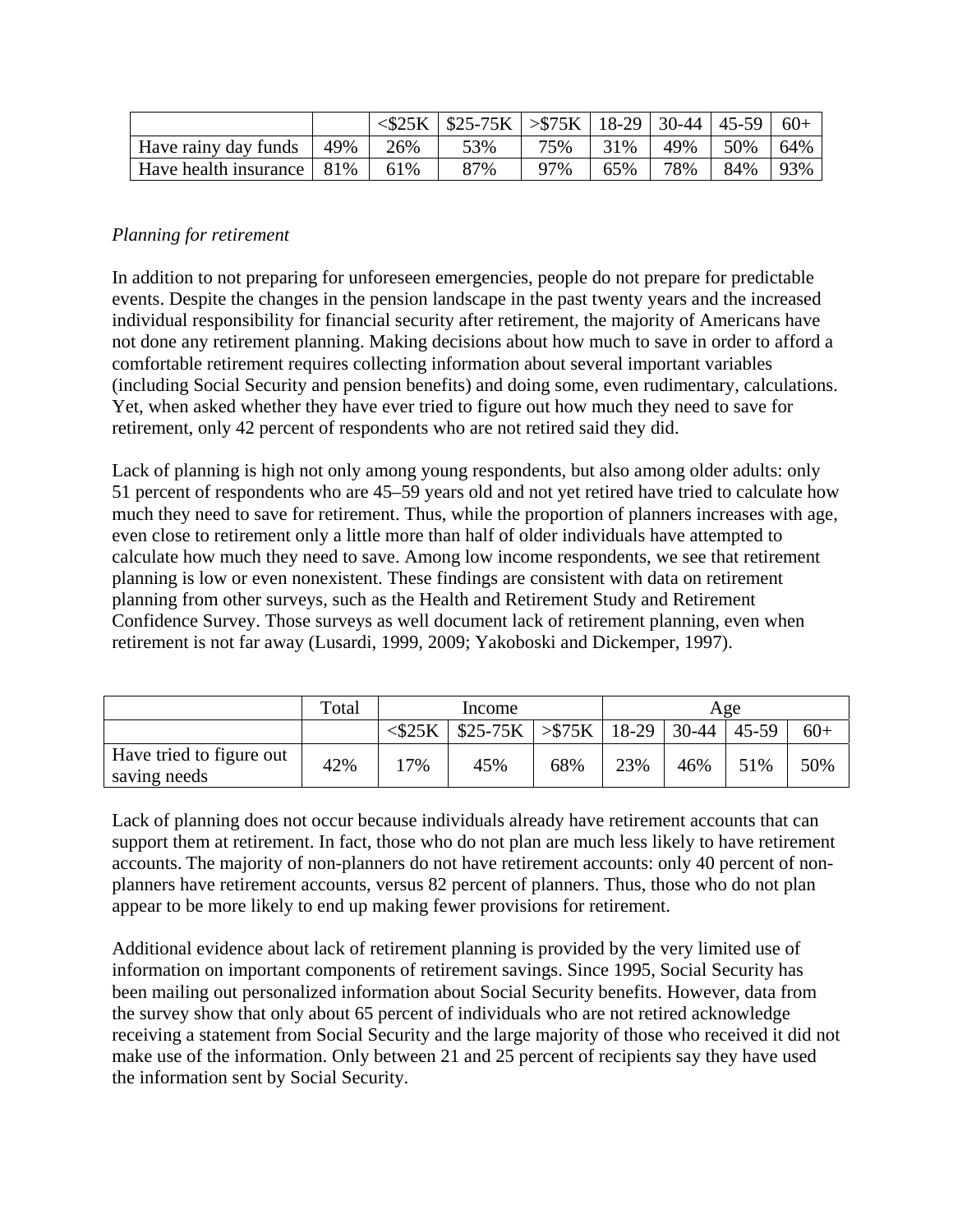## *Planning for children's education*

Lack of planning can also be witnessed when considering events closer at hand than retirement. It is widely reported that over the past decade tuition and fees at four-year public colleges and universities have increased more rapidly than they did during the 1980s or 1990s, rising by an average of nearly 5 percent each year (adjusted for inflation). With this trend unlikely to abate, an average American family with children can expect to dedicate a sizable share of their resources to paying college tuition. However, well below half (41 percent) of those who have financially dependent children have set money aside for college education. And even those who have set money aside may not have done it in the most tax-savvy way. Only 33 percent of those who have set aside money for college education have used a tax-advantaged savings account such as a 529 Plan or Coverdell Education Savings Account.

Planning for children's education is much more prevalent among those with higher income and those who have a college degree. The share of individuals having set aside money for children's education is notably higher among respondents with a college education versus other education groups, including those with *some* college education. Even among those with high income and high education, the majority of those who save for their children's education do not use taxadvantage savings accounts.

|                                               | Total | Income       |               |                   | Education         |           |               |         |
|-----------------------------------------------|-------|--------------|---------------|-------------------|-------------------|-----------|---------------|---------|
|                                               |       | $<$ \$25 $K$ | $$25-$<br>75K | $>\frac{575K}{2}$ | Less<br><b>HS</b> | <b>HS</b> | Some<br>Coll. | College |
| Have set money aside<br>for college education | 41%   | 20%          | 35%           | 68%               | 27%               | 28%       | 41%           | 60%     |
| If yes: Have used 529 or<br>Coverdell         | 33%   | 18%          | 26%           | 41%               | 35%               | 29%       | 25%           | 40%     |

# **3.3. Choosing and managing financial products**

I turn now to what we have learned about how individuals choose and manage financial products, examining how people manage their liquidity, how they borrow, and their exposure to financial market risks.

# *Banked and unbanked*

One important feature to note first is that there is a group of individuals who have neither a checking nor a savings account. About 15 percent do not have a checking account and 28 percent do not have a savings account, a money market account, or Certificates of Deposit. Considering these two variables together, the proportion of the unbanked is 12 percent of the population. However, the proportion is vastly different across income and education levels. Close to onethird (31 percent) of those with low income are unbanked, and 36 percent of those without a high school degree are unbanked. The unbanked are also disproportionately African American and Hispanic. As many as 28 percent of African Americans and 30 percent of Hispanics are unbanked.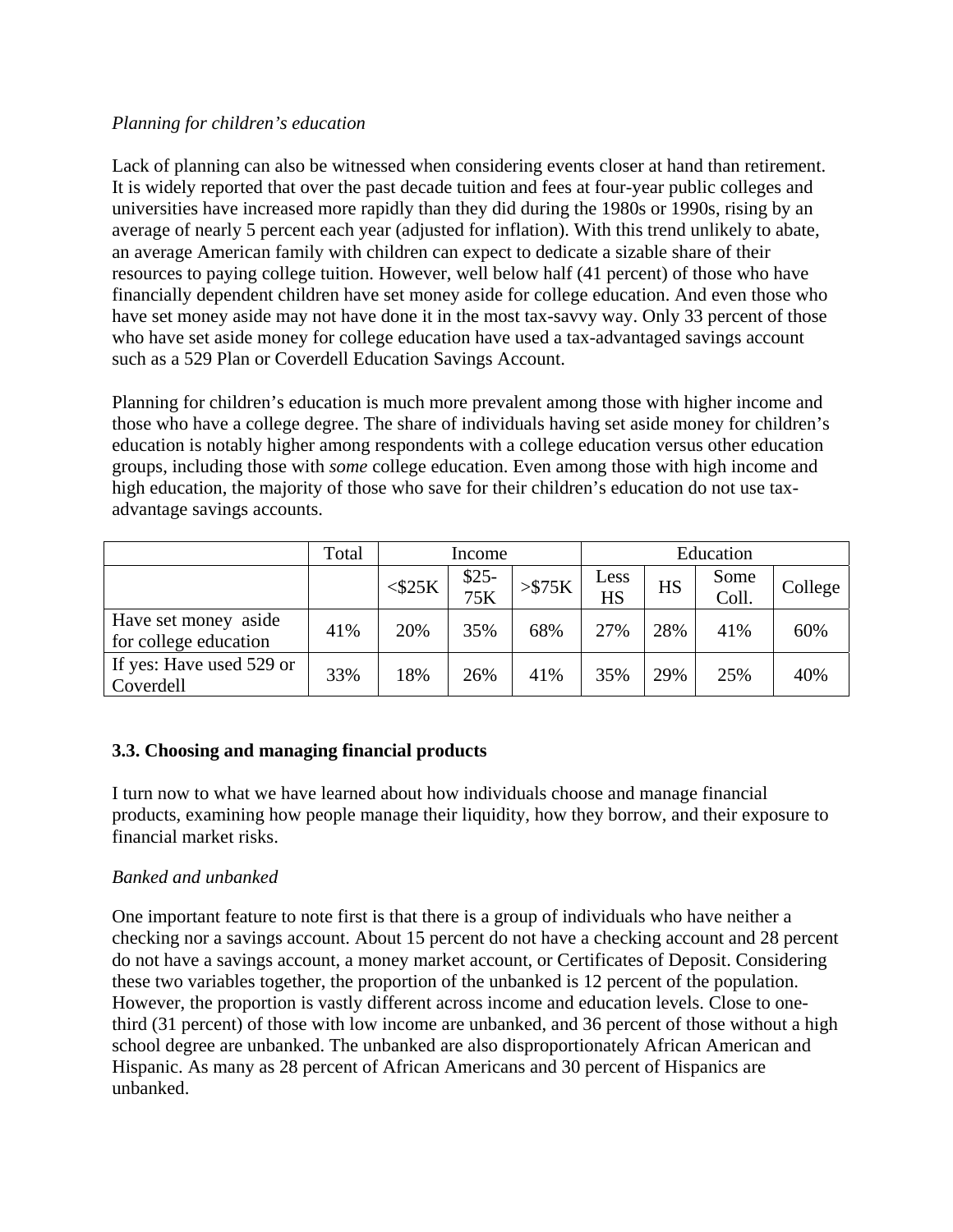|                          | Total |              | Income        |              |         | Education |                 |         |  |
|--------------------------|-------|--------------|---------------|--------------|---------|-----------|-----------------|---------|--|
|                          |       | $<$ \$25 $K$ | $$25-$<br>75K | $>$ \$75 $K$ | Less HS | <b>HS</b> | Some<br>College | College |  |
| Have checking<br>account | 85%   | 63%          | 95%           | 98%          | 62%     | 79%       | 91%             | 97%     |  |
| Have savings<br>account  | 72%   | 43%          | 81%           | 94%          | 38%     | 64%       | 79%             | 91%     |  |
| Are banked               | 88%   | 69%          | 97%           | 98%          | 64%     | 85%       | 93%             | 97%     |  |

Not having a bank account can make the management of liquidity and payments rather difficult and, in particular, can generate fees—for example, for the use of money orders or check-cashing services, which the unbanked use often. According to the data, 71 percent of the unbanked sometimes use money orders to pay bills and 47 percent use check cashing services.

However, even those who have bank accounts can engage in behavior that generates expenses and fees. As mentioned earlier, about one-quarter of individuals who have checking accounts (23 percent) overdraw their accounts occasionally. Considering all these groups together, at least one-third of Americans are likely to incur fees and expenses to manage their liquidity either because they lack a bank account or because they have overdrawn that account.

# *High-cost borrowing*

A sizable share of Americans engage in alternative forms of borrowing, such as taking out an auto title loan, a "payday" loan, getting an advance on tax refunds, using pawn shops, or using a rent-to-own store. All of these borrowing methods usually charge high interest rates; much higher than are charged by banks or by credit card companies.

As described below, while a small fraction of the population has used each method of borrowing, as many as 23 percent have used one of these methods in the last five years. The use of these alternative methods of borrowing is also highly correlated: those who have used pawn shops are more likely to have used an advance on tax refunds or taken out a payday loan and vice versa. Most importantly, these alternative methods of borrowing are disproportionately—though not exclusively—used by those who are unbanked. Thus, lack of a bank account is likely to result in the utilization of high-cost borrowing. Many of the users of these alternative methods also do not have credit cards. Lack of formal ways of borrowing often translates into heavier use of highcost borrowing.

The high interest rates and fee payments that high-cost borrowing generates are paid by the most frequent users of these methods, who are disproportionately the young, those with low income, those without a high school education, and African Americans and Hispanics.

| In the past 5 years, have you | Total | Unbanked   Banked |    | No credit   Credit |       |
|-------------------------------|-------|-------------------|----|--------------------|-------|
|                               |       |                   |    | cards              | cards |
| taken out an auto title loan  | 7%    | 5%                | 7% | 5%                 | 8%    |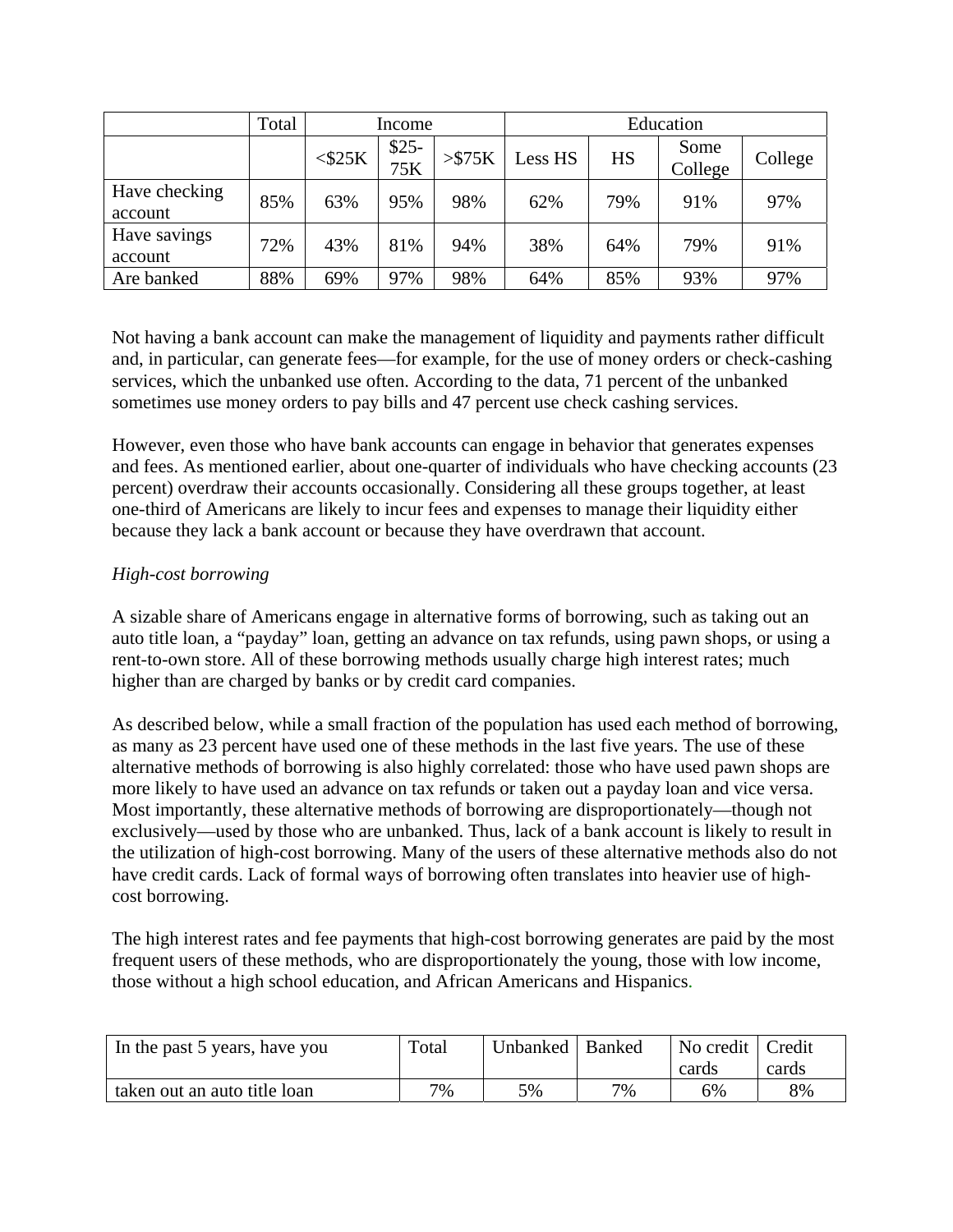| taken out a "payday" loan       | 5%  | 8%  | 5%  | 7%  | 4%  |
|---------------------------------|-----|-----|-----|-----|-----|
| gotten an advance on tax refund | 8%  | 16% | 7%  | 12% | 6%  |
| used a pawn shop                | 8%  | 26% | 6%  | 18% | 4%  |
| used a rent-to-own store        | 5%  | 15% | 3%  | 1%  | 2%  |
| used one of these methods       | 23% | 44% | 20% | 34% | 19% |

# *Credit cards*

A more traditional way in which many Americans borrow is through the use of credit cards. More than two in three (68 percent) reported having credit cards. In addition, among those who reported having credit cards, about 27 percent stated they had at least four credit cards.

As illustrated in the table below, most credit card holders have engaged in at least one behavior that results in interest charges or fees. Nearly one-third (33 percent) engaged in two or more such activities, and 17 percent engaged in three or more. Moreover, when looking at the subset of behaviors that are likely to generate sizeable interest or fees (paying the minimum payment, paying late fees, paying over-the-limit fees, or using the card for cash advances), I found that the borrowing habits of 41 percent of credit card holders resulted in either substantial interest payments, fees, or both. While the incidence of interest- and fee-generating behavior occurs across all income groups, the proportion of those who paid only the minimum amount due, used the cards for cash advances, and paid fees was higher for those earning less than \$75,000 than for those earning more.

|                                                                      |       | Income    |               |         |
|----------------------------------------------------------------------|-------|-----------|---------------|---------|
| In the past $12$ months                                              | Total | $<$ \$25K | $$25-$<br>75K | $$75K+$ |
| I always paid credit card in full                                    | 54%   | 54%       | 52%           | 55%     |
| In some months, I carried over a balance and was charged<br>interest | 51%   | 47%       | 52%           | 51%     |
| In some months, I paid the minimum payment only                      | 29%   | 36%       | 30%           | 22%     |
| In some months, I was charged a fee for late payment                 | 23%   | 26%       | 25%           | 19%     |
| In some months, I was charged a fee for exceeding my<br>credit line  | 8%    | 12%       | 8%            | 4%      |
| In some months, I used the cards for a cash advance                  | 8%    | 12%       | 8%            | 6%      |

There are also important patterns among age groups. While half of young credit card holders paid credit card balances in full each month, many (41 percent) paid only the minimum amount due. Young credit card users were also those most likely to use their cards for a cash advance or to be charged fees, particularly fees for exceeding their credit limit. On the other hand, individuals over age 60 were disproportionately more likely to pay in full and were also much less likely to engage in behaviors generating high interest payments and fees.

| In the past 12 months                 | Total | Age   |       |       |       |
|---------------------------------------|-------|-------|-------|-------|-------|
|                                       |       | 18-29 | 30-44 | 45-59 | $60+$ |
| I always paid my credit cards in full | 54%   | 51%   | 45%   | 44%   | 75%   |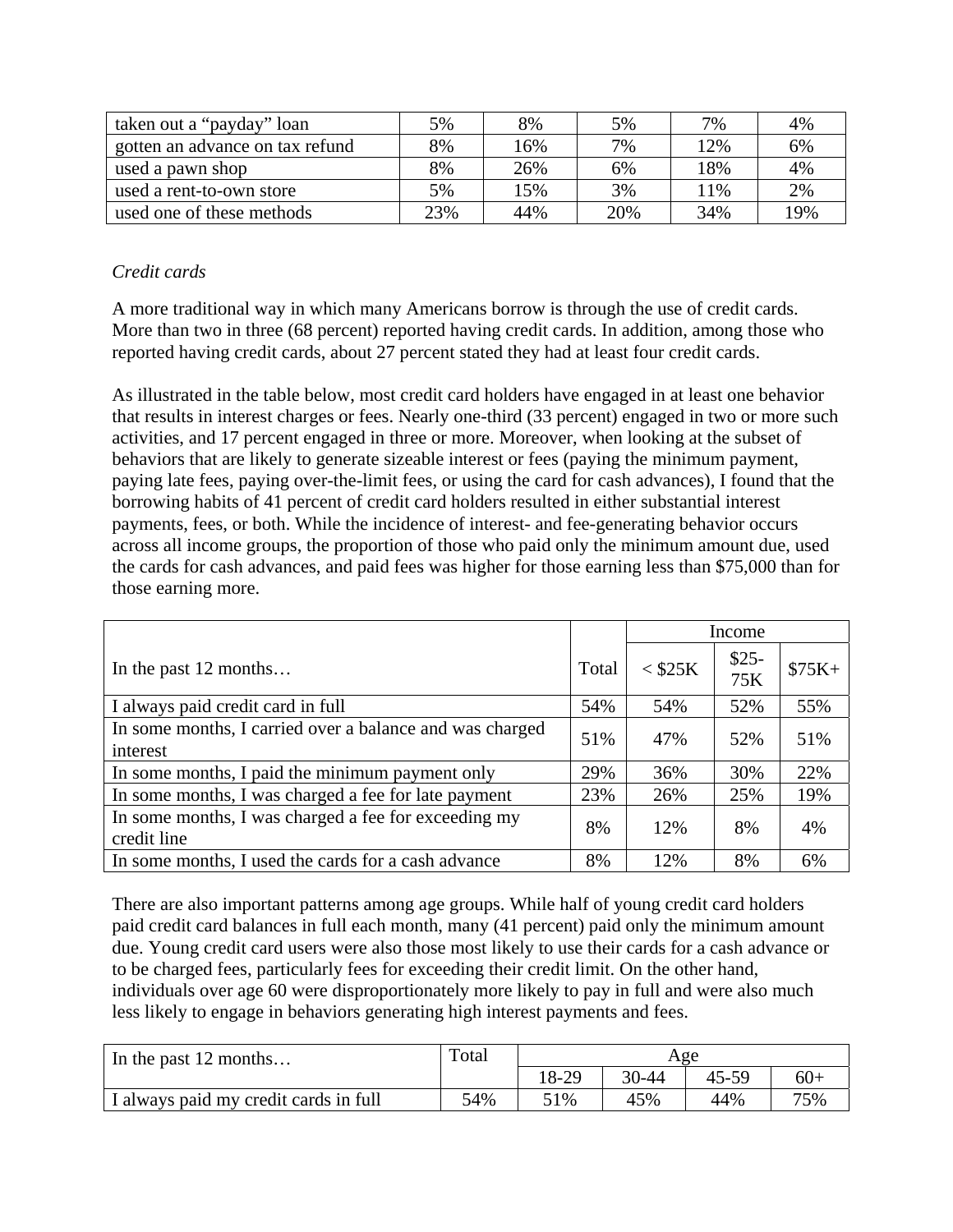| In some months, I carried over a balance                            | 51% | 46% | 62% | 58% | 33% |
|---------------------------------------------------------------------|-----|-----|-----|-----|-----|
| In some months, I paid the minimum only                             | 29% | 41% | 35% | 31% | 11% |
| In some months, I was charged a fee for<br>late payment             | 23% | 24% | 27% | 29% | 11% |
| In some months, I was charged a fee for<br>exceeding my credit line | 8%  | 14% | 8%  | 9%  | 2%  |
| In some months, I used the cards for a<br>cash advance              | 8%  | 11% | 10% | 8%  | 5%  |

*Mortgages* 

One significant source of borrowing people engage in is taking out a mortgage to buy a house. The data indicate that 61 percent of individuals own a home and, among homeowners, 61 percent have a mortgage and 21 percent have a home equity loan. There are significant differences in mortgage holdings among income groups. While the majority of those with average or high income have a mortgage, about 31 percent of homeowners who have low income have a mortgage. Low income homeowners are also much less likely to have a home equity line of credit.

| Homeowners who       | Total | Income       |           |           |  |  |
|----------------------|-------|--------------|-----------|-----------|--|--|
|                      |       | $<$ \$25 $K$ | $$25-75K$ | $>$ \$75K |  |  |
| Have mortgage        | 61%   | 31%          | 61%       | 77%       |  |  |
| Have lines of credit | 2.1%  | 11%          | 20%       | 27%       |  |  |

To better understand some of the behavior that may have led to problems with mortgage borrowing, it is useful to note that of those who bought a home in the past five years, 17 percent report putting no money down as a down payment. Overall, 42 percent of mortgage borrowers who bought a house in the past five years had down payments that were less than 20 percent of the purchase price of the house and 25 percent had down payments that were five percent of the price of the house or lower. Note also that 12 percent did not know what their down payment was. Those who bought the house within the past two years had even lower down payments. For those recent mortgage borrowers, 19 percent put zero down, 32 percent put five percent or less, and 51 percent had down payments strictly lower than 20 percent, while 7 percent did not know what their down payment was. (Please note these statistics are based on small number of observations.) Thus, mortgage borrowers have been highly exposed to fluctuations in housing prices, and the sharp decreases in home prices experienced in some parts of the country since 2006 likely resulted in negative equity for some recent mortgage borrowers.

When asked about the type of mortgages they have, eight percent of mortgage borrowers stated their mortgages are adjustable rate mortgages, while the large majority hold fixed rate mortgages (and two percent did not know which type of mortgage they have). When asked whether they have an interest-only mortgages or a mortgage with an interest-only option, a rather large fraction (16 percent) stated they have an interest-only mortgage. Moreover, 20 percent did not know the answer to this question. This type of confusion is worrisome as mortgages, in particular mortgages that have been issued recently, are rather complex contracts and borrowers need to have a full understanding of the mortgage contracts they engage in. Another worry is that 10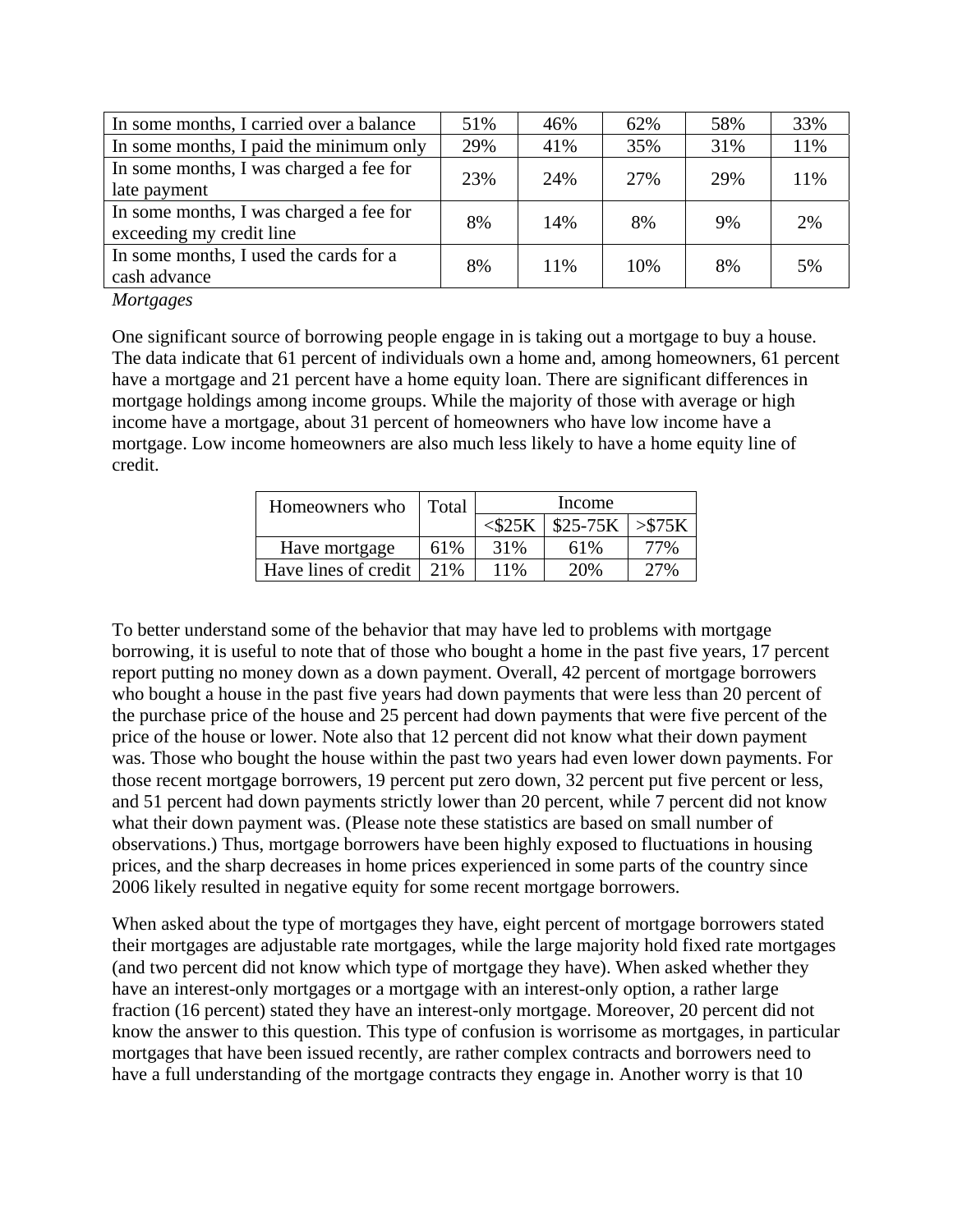percent of mortgage borrowers report not knowing the interest rate they are paying on their mortgage.

As far as meeting the payments on their mortgage, as reported before, one out of six mortgage borrowers (16 percent) reported having been late with their mortgage payment at least once in the past two years. However, those who state they have interest-only mortgages or who do not know whether they do are more likely to have been late in their payment (among those, 22 percent have been late). Similarly, those who do not know the interest rate they are paying on their mortgage have been more likely to be late in their mortgage payment. Thus, lack of full understanding of mortgage contracts can have consequences on servicing the mortgage and meeting the mortgage payments.

Overall, two percent of respondents reported having been involved in a foreclosure process in the last two years.

## *Retirement accounts*

An increasingly important asset is retirement savings. Recognizing that many Americans are not familiar with all of the technical terms and distinctions used to describe various retirement plans, the survey employed a few "plain language" questions to assess whether respondents have a retirement plan through an employer and, if so, which type (specifically, a defined benefit plan or a defined contribution plan, such as a 401(k) plan). In addition, the survey asked whether individuals have any retirement account plan they set up on their own, such as an individual retirement account (IRA), Keogh, SEP, or other type of retirement account.

More than half of respondents (51 percent) report having a pension through a current or previous employer. Differences across income and education groups become more extreme when considering this important asset. Only 13 percent% of those with low income have pensions versus a much higher share, 61 percent and 83 percent, for those in higher income groups. Similarly, those with low education are disproportionately less likely to have pensions. Differences are equally large when considering accounts such as IRAs, Keoghs, and SEPs. In this case, only a minuscule fraction of those who have low income and low education (four and seven percent respectively) report having such accounts, versus those with high income and high education (57 and 55 percent respectively).

|                                      | Total | Income       |           |         | Education  |     |               |         |
|--------------------------------------|-------|--------------|-----------|---------|------------|-----|---------------|---------|
|                                      |       | $<$ \$25 $K$ | $$25-75K$ | > \$75K | Less<br>HS | HS  | Some<br>Coll. | College |
| Have retirement plan<br>via employer | 51%   | 13%          | 61%       | 83%     | 22%        | 39% | 54%           | 76%     |
| Have other retirement<br>account     | 28%   | 4%           | 27%       | 57%     | 7%         | 14% | 26%           | 55%     |

As mentioned earlier and to stress again the importance of looking not only at asset building but also at debt, there is indication that some individuals have also started tapping into their retirement accounts. About 8.7 percent of respondents with retirement accounts have taken a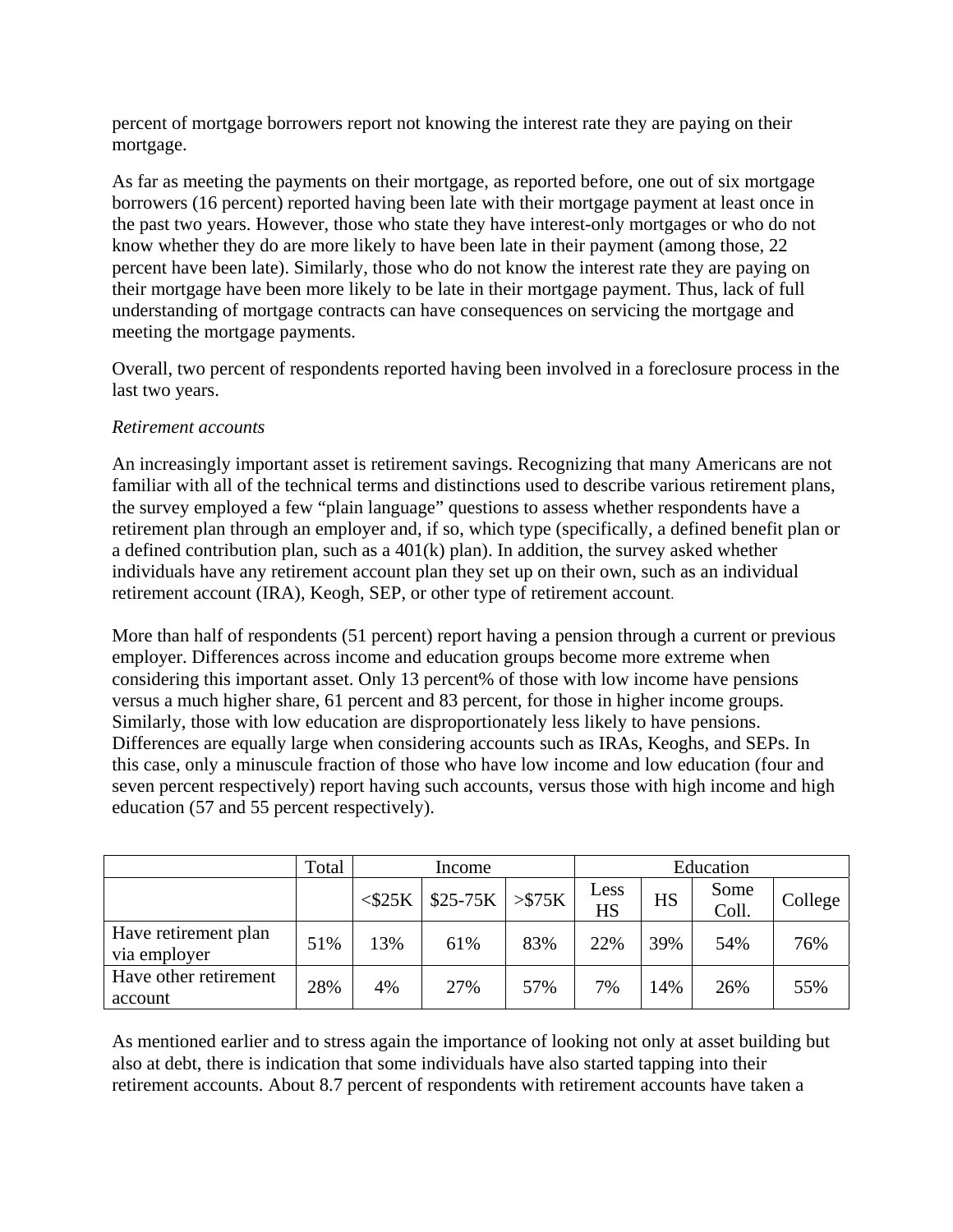loan from an account in the past 12 months and 4.7 percent have taken a hardship loan. These loans are more prevalent among those with average income (from \$25k to \$75K).

| In the past 12 months, have you                 | Total | Income    |           |         |  |
|-------------------------------------------------|-------|-----------|-----------|---------|--|
|                                                 |       | $<$ \$25K | $$25-75K$ | $$75K+$ |  |
| taken a loan from retirement account            | 8.7%  | $9.1\%$   | 10.2%     | 7.3%    |  |
| taken a hardship withdrawal from retir. Account | 4.7%  | 2.9%      | 7.6%      | 2.1%    |  |

Responses to how the money in these accounts is invested reveal some lack of knowledge or perhaps lack of familiarity with some investment terms. For example, when asked whether and how much of their retirement portfolio is invested in stocks or mutual funds that contain stocks, 37 percent of those with self-directed accounts stated that more than half is invested in stocks, but as many as 17 percent did not know the answer to this question. When asked if retirement assets are invested primarily in a life-cycle or target-date fund, 22 percent stated they invested primarily in these funds, but 37 percent stated they did not know the answer to this question. And of those who do not invest in life-cycle or target-date funds, about half (47 percent) stated they rarely or never rebalance the investment in their retirement accounts.

## *Stocks*, *bonds, and mutual funds*

Respondents have been asked about their investment in bonds, stocks, and mutual funds and other securities. About 46 percent invest in financial markets but, as for retirement accounts, there are vast differences in financial market participation across income groups. It is disproportionately those with high income who invest in the stock market. There are also sharp differences across education groups; those with a college degree are substantially more likely to invest in stocks than other education groups.

|                                                                       | Total | Income    |                    |     |                   |     | Education     |         |
|-----------------------------------------------------------------------|-------|-----------|--------------------|-----|-------------------|-----|---------------|---------|
|                                                                       |       | $<$ \$25K | $$25-75K$ > $$75K$ |     | Less<br><b>HS</b> | HS  | Some<br>Coll. | College |
| Have stocks, bonds,<br>mutual funds outside of<br>retirement accounts | 46%   | 17%       | 47%                | 72% | 23.4%             | 34% | 46%           | 66%     |

While investing in stocks and bonds exposes individuals to financial market risk, it also allows people to make their wealth grow and to take advantage of the higher returns offered by the markets. In the financial literature, lack of participation in the stock market is considered suboptimal behavior and an indication of lack of financial sophistication (Campbell, 2006).

### *Risk preferences*

A factor that affects how individuals make financial decisions is their attitude toward risk. This is an important determinant of portfolio choice and the type of assets into which people choose to invest their private and retirement wealth.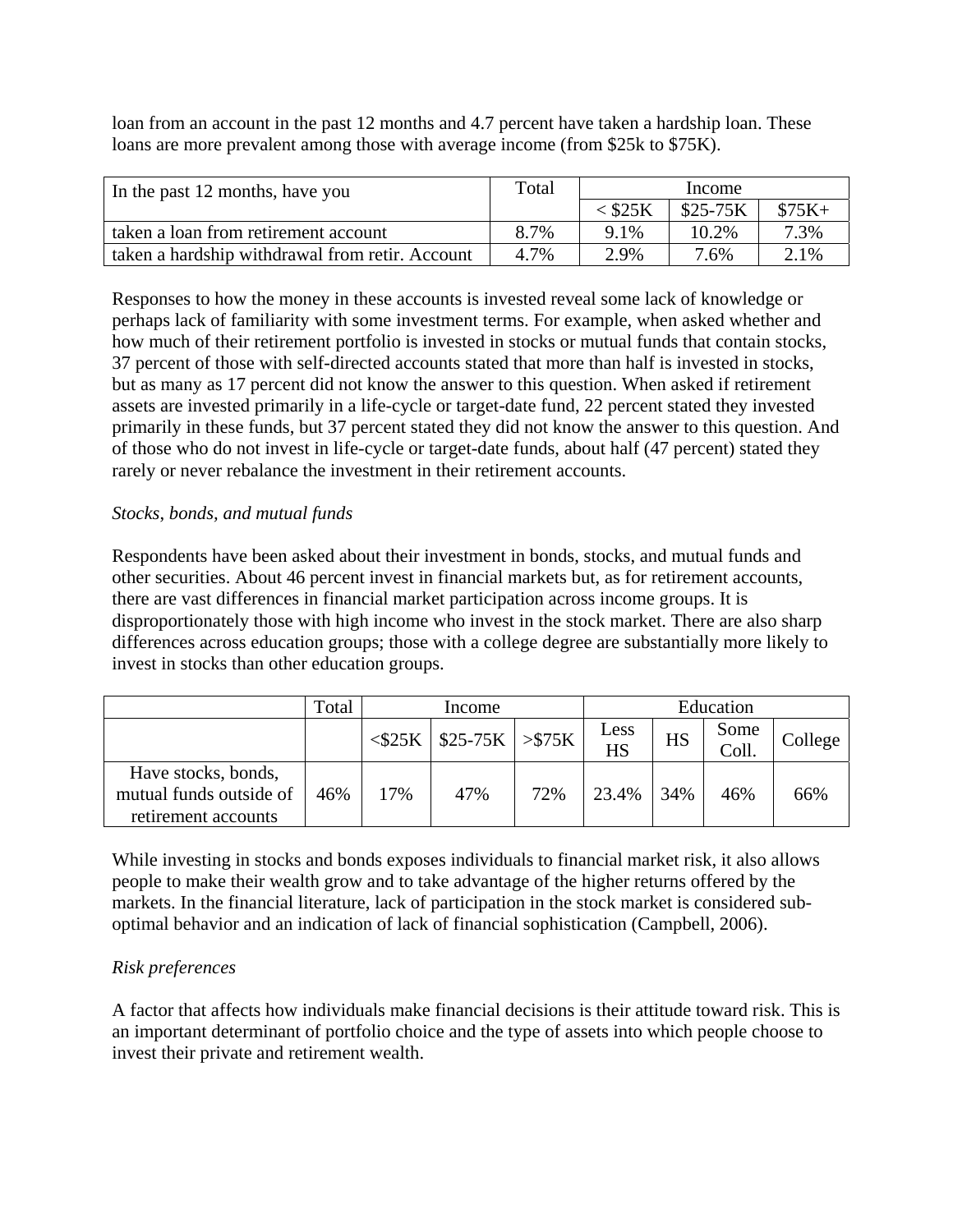The data show a strong aversion to risk among Americans, with 26 percent of respondents stating they are unwilling to take any risk at all (rating 1 on a 10-point scale), and a total of 45 percent exhibiting low risk tolerance (rating 1 to 3). It is not yet possible to say whether this high aversion to risk has been influenced by the recent economic crisis. However, the data do reveal a strong correlation between aversion to risk and knowledge of risk. Specifically, 42 percent of the respondents who are very risk averse (rating 1 to 3) did not know the answer to a question about risk and diversification, compared with 33 percent in the general population and 27 percent of the less risk-averse respondents (rating 8 to 10).

## **3.4. Financial literacy and self-perceived skills**

In order to make financial decisions, individuals have to be equipped with some skills that allow them to understand and process the information that is often a required input for decisions.

## *Self-perceptions of financial knowledge*

When asked to assess their financial knowledge, most respondents give themselves high scores. As the chart below indicates, on a scale from 1 to 7, where 1 indicates very low and 7 very high financial knowledge, 38 percent of respondents rate their financial knowledge with scores of 6 or 7. Because many financial decisions require some knowledge of math, respondents are also asked to rate their math knowledge. And again, self-assessed knowledge of math is high, with 46 percent stating they are very good at math (score of 7). These findings are consistent with the results of other surveys, such as the TNS Survey and the American Life Panel. When asked to assess their financial knowledge, individuals gave themselves high rankings (Lusardi and Tufano, 2009a; Lusardi and Mitchell, 2009).



*Measuring financial literacy*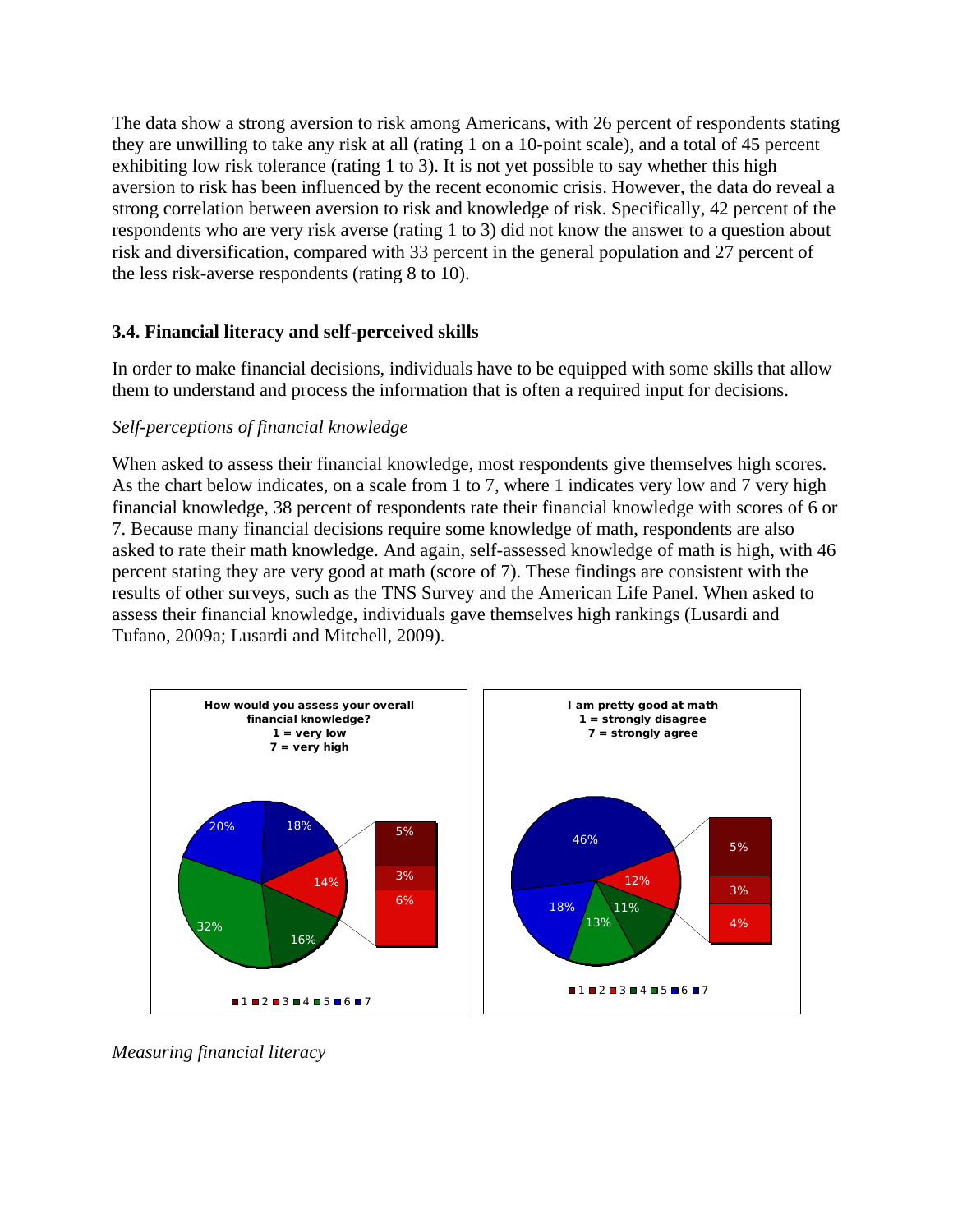To evaluate financial knowledge, respondents were exposed to a battery of questions covering fundamental concepts of economics and finance expressed in everyday life, such as simple calculations about interest rates and inflation, the workings of risk diversification, the relationship between bond prices and interest rates, and the relationship between interest payments and maturity in mortgages.<sup>4</sup>

While the correct response to individual question is sometimes high, less than half of respondents answered two questions about interest rates and inflation correctly and less than onethird answered those questions and a question about risk diversification correctly. Less than 10 percent of respondents are able to answer all questions correctly. This is consistent with the findings documented in a variety of other studies using the same questions or a sub-set of the questions used in this survey (Lusardi and Mitchell, 2006, 2009) and highlight not just that people lack financial literacy but how little they know about rather basic concepts in economics and finance.

|                        | Correct | Incorrect | Don't Know |
|------------------------|---------|-----------|------------|
| Interest rate question | 65%     | 21%       | 13%        |
| Inflation question     | 64%     | 20%       | 14%        |
| Bond price question    | 21%     | 44%       | 34%        |
| Mortgage question      | 70%     | 16%       | 12%        |
| Risk question          | 52%     | 13%       | 34%        |

\*\* These figures do not sum to 100 because of rounding and because of refusal to answer the questions.

| Both interest and inflation | Interest, inflation, and risk | All questions correct |
|-----------------------------|-------------------------------|-----------------------|
| questions correct           | questions correct             |                       |
| 46%                         | 30 %                          | 10%                   |

Not only is financial illiteracy widespread in the population but it is particularly severe among some groups. As shown below, financial literacy is low among women, those with low education, and among African Americans and Hispanics, as reported in previous work as well (Lusardi and Mitchell, 2006, 2007, 2009; Lusardi, Mitchell, and Curto, 2010; Lusardi and Tufano, 2009a,b).

<sup>&</sup>lt;sup>4</sup> See the appendix for the exact wording of these questions.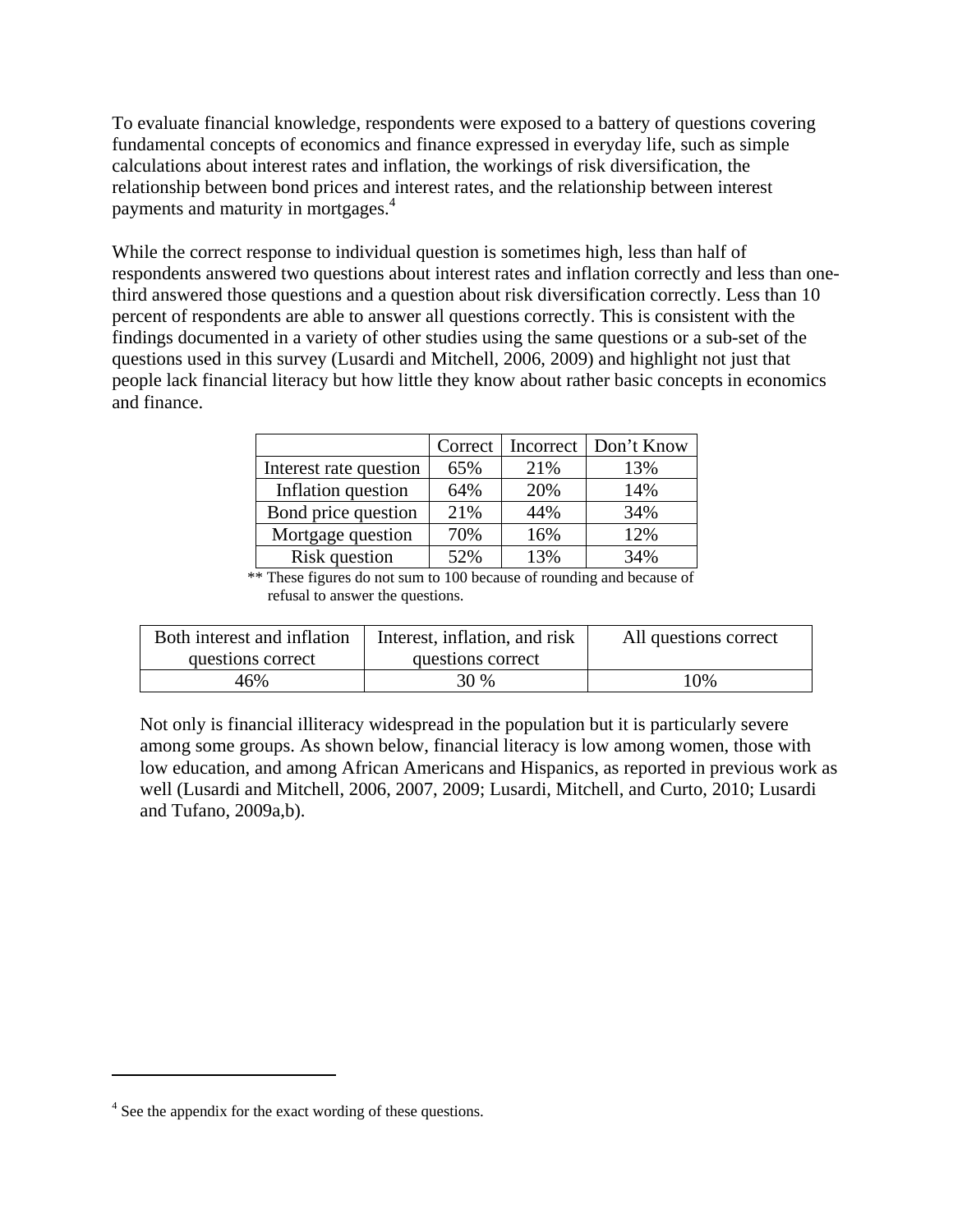

While there is a correlation between self-perceived knowledge and actual knowledge, for many individuals, there is a sharp disconnect between perception of their financial and math knowledge and their responses to the questions measuring both numeracy and financial literacy. As the charts below indicate, even among those who gave themselves the high score of 7 in math, only 52 percent were able to do two calculations involving interest rates and inflation. Similar findings apply to the comparison of self-assessed financial knowledge versus the knowledge resulting from the answers to a set of financial literacy questions. Even among those who gave themselves a score of 7 in their self-assessed financial knowledge, about a quarter did not know the answer to a question about risk diversification that asked respondents whether investing in a single company stock is safer than investing in a stock mutual fund.



Financial literacy is strongly correlated with behavior that is indicative of financial capability. Even though these are simple correlations and do not control for other determinants of behavior, those with higher literacy are more likely to plan for retirement, are more likely to have an emergency fund, and are less likely to engage in credit card behavior that generates high interest payments and fees.

Financial literacy is also highly correlated with attitudes toward risk. Those who report being unwilling to take any risks (ratings of 1 to 3) are also more likely to say they do not know the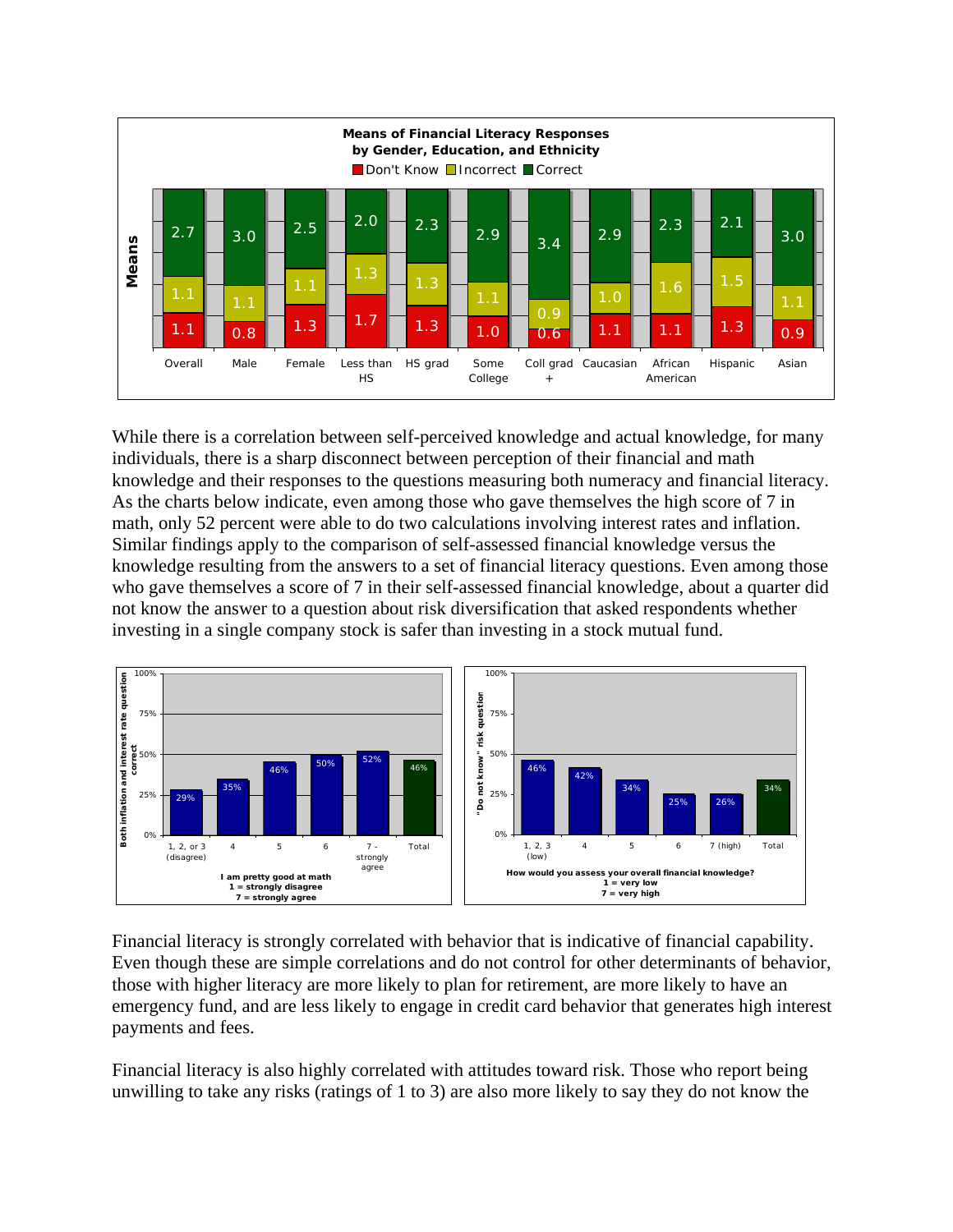answer to the question about risk diversification. Thus, responses to questions on attitudes toward risk may be a mixture of preferences toward and knowledge of risk.

There is also a disconnect between perceptions and actions in day-to-day financial matters. When asked how good they are at dealing with day-to-day financial matters such as checking accounts, credit cards, and tracking expenses, close to half of respondents who have credit cards and checking accounts (49 percent) gave themselves the top score of 7. However, one-quarter of these respondents engage in behavior that generates fees or high costs, such as using credit cards for cash advances, paying a late payment or over-the-limit fee, and overdrawing the checking account. Among those who gave themselves a score of 6, 40 percent engage in these fee- and cost-generating behaviors.



# *Comparison shopping*

To assess the process that generates decision making and the inputs that go into it in addition to financial knowledge, respondents have also been asked about how much they shop around and compare offers and terms from different providers.

The findings support evidence of limited searches. Specifically, most respondents (63 percent) indicated that they don't shop around for credit cards. Half of those who got auto loans did not compare offers from different lenders. When looking for a financial professional, 43 percent did not talk to more than one advisor and 85 percent failed to check with a state or federal regulator on the background and credentials of that professional. For contracts of very significant financial consequences, such as mortgages, there is a lot more search and comparison. However, one-third (33 percent) of those with mortgages did not compare offers from different lenders.

Who are those that shop the least? When examining the distribution of shopping for two different products, such as credit cards and auto loans, we find that those with low income and low education shop the least, even though they may be those who benefit the most from getting good terms.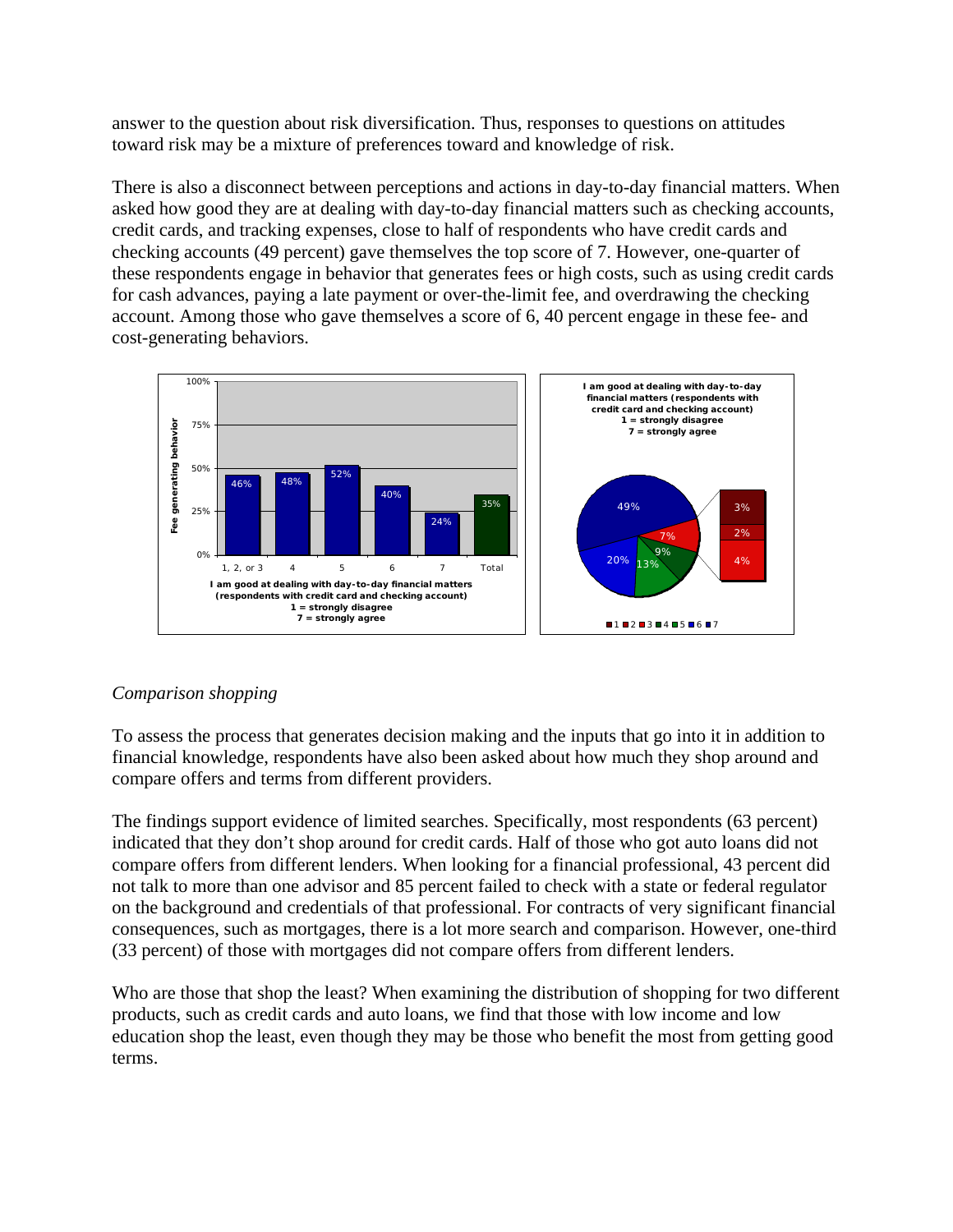|                             | Income |           |         |  |
|-----------------------------|--------|-----------|---------|--|
|                             |        | $$25-75K$ | $$75K+$ |  |
| Don't shop for credit cards | 70%    | 64%       | 57%     |  |
| Don't shop for auto-loans   | 60%    | 50%       | 46%     |  |

|                            | Education |     |         |         |  |  |
|----------------------------|-----------|-----|---------|---------|--|--|
|                            | Less than |     | Some    | College |  |  |
|                            | <b>HS</b> | HS  | College |         |  |  |
| Don't shop for credit card | 63%       | 69% | 60%     | 62%     |  |  |
| Don't shop for auto-loan   | 59%       | 51% | 52%     | 45%     |  |  |

### *Obtaining credit reports and checking credit score*

Many individuals are also not informed or have not sought information about their credit report and their credit score. While credit scores are a critical determinant of the interest rates one will be charged on mortgages, loans, and other instruments, only 38 percent have obtained a copy of their credit report and 36 percent have checked their credit score. Moreover, it is those who have higher credit scores who have sought out the information; about 17 percent of those who checked their credit score report scores below 620 while the large majority of those who checked their credit scores (52 percent) report scores higher than 720.

|                                | Total | $<$ \$25 K | $$25-75K$ | $$75K+$ |
|--------------------------------|-------|------------|-----------|---------|
| Obtained copy of credit report | 38%   | 18%        | 43%       | 56%     |
| Checked credit score           | 36%   | 15%        | 42%       | 55%     |

|                                | Total | Less than<br>HS | HS  | Some<br>College | College |
|--------------------------------|-------|-----------------|-----|-----------------|---------|
| Obtained copy of credit report | 38%   | 25%             | 30% | 39%             | 53%     |
| Checked credit score           | 36%   | 22%             | 29% | 35%             | 53%     |

Those with low income and low education are less likely to have obtained a credit report and to have checked their credit score, but they are also those more likely to benefit from such knowledge.

### *Understanding financial contracts*

As already reported above, many individuals display limited knowledge of the terms of their financial contracts and often cannot state the interest rate they pay on their loans.

For example, about 20 percent of those who have auto loans do not know the interest rate they pay. About 10 percent do not know the interest rate on their mortgages. Of the 46 percent of credit-card holders who don't make their credit card payment in full, 12 percent don't know the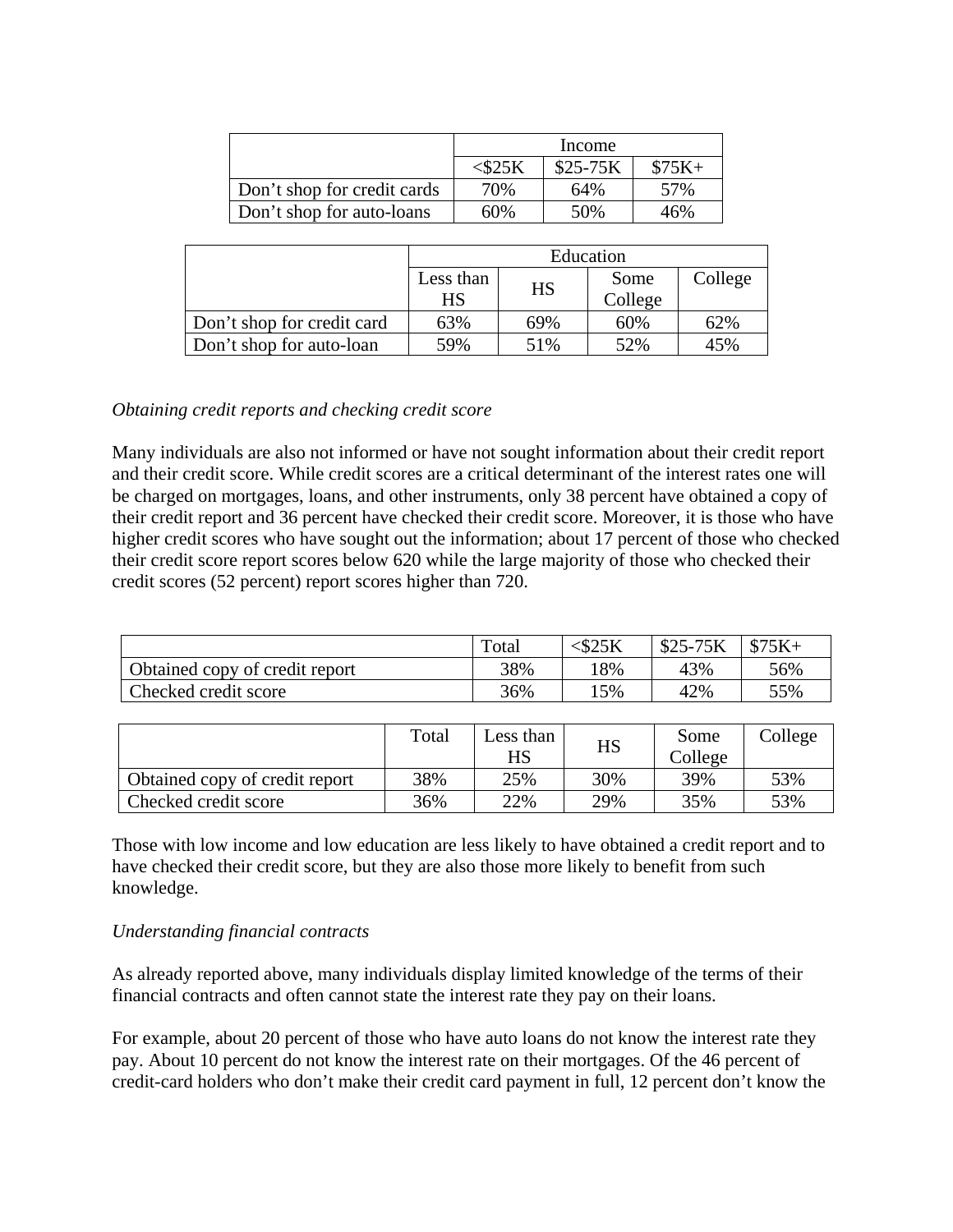interest rate on their credit card with the largest balance. Thus, for many consumers, decisions are made without full knowledge of the price they pay for the contracts they engage in.

As reported above, many individuals also display confusion about the type of mortgages they have and a large proportion do not know which terms they had. Moreover, many did not know how the funds in their self-directed retirement accounts are invested.

## **4. Discussion**

The findings from the National Survey paint a troubling picture of the current state of financial capability in the U.S. adult population. The majority of individuals do not plan for retirement or make provisions against shocks. Borrowing and debt management often result in sizable interest payments and fees and it is notable how many individuals have used high-cost methods of borrowing in the past five years. Levels of financial knowledge are strikingly low and, moreover, there is a sharp disconnect between how much people think they know and what they appear to actually know, based on a financial literacy quiz.

The reason lack of planning is important is that many studies have shown that planning is a very strong predictor for wealth: those who do not plan get close to retirement with half the amount of wealth of those who have done some planning (Lusardi, 1999, 2009; Lusardi and Beeler 2007, Lusardi and Mitchell, 2007, 2009; Ameriks, Caplin, and Leahy, 2003). And the direction of causality runs from planning to wealth and not the other way around. While one could argue that it is wealth that *causes* more planning, in fact Lusardi and Mitchell (2007) show that exogenous shocks to wealth did not generate more planning, while planning ends up generating higher amounts of wealth.

Moreover, the "cost of ignorance" can be high. Lusardi and Tufano (2009a) trace some of the behavior with credit cards back to *debt illiteracy,* i.e. lack of knowledge about the workings of credit cards and the principles of interest compounding. Looking specifically at the credit card behavior that gives rise to explicit fees or finance charges—paying credit cards late, going over the credit limit, using cash advances, and paying just the minimum due—they estimate the cost that can be attributed to lack of knowledge (after accounting for large set of demographics and individual characteristics, including income and wealth). According to their calculations, as much as one-third of the charges and fees paid by low literacy individuals can be attributed to ignorance.

Contrasting the complexities of the mortgages offered in the market with the level of financial knowledge as measured by the simple quizzes in the survey raises the question of whether individuals understood the contracts that were offered to them and fully appreciated the risks involved in adjustable rate mortgages and low or minimal down-payments. In fact, individuals often were not even able to report the interest rate at which they are borrowing. Lack of awareness about their low level of financial knowledge also makes individuals more vulnerable to scams.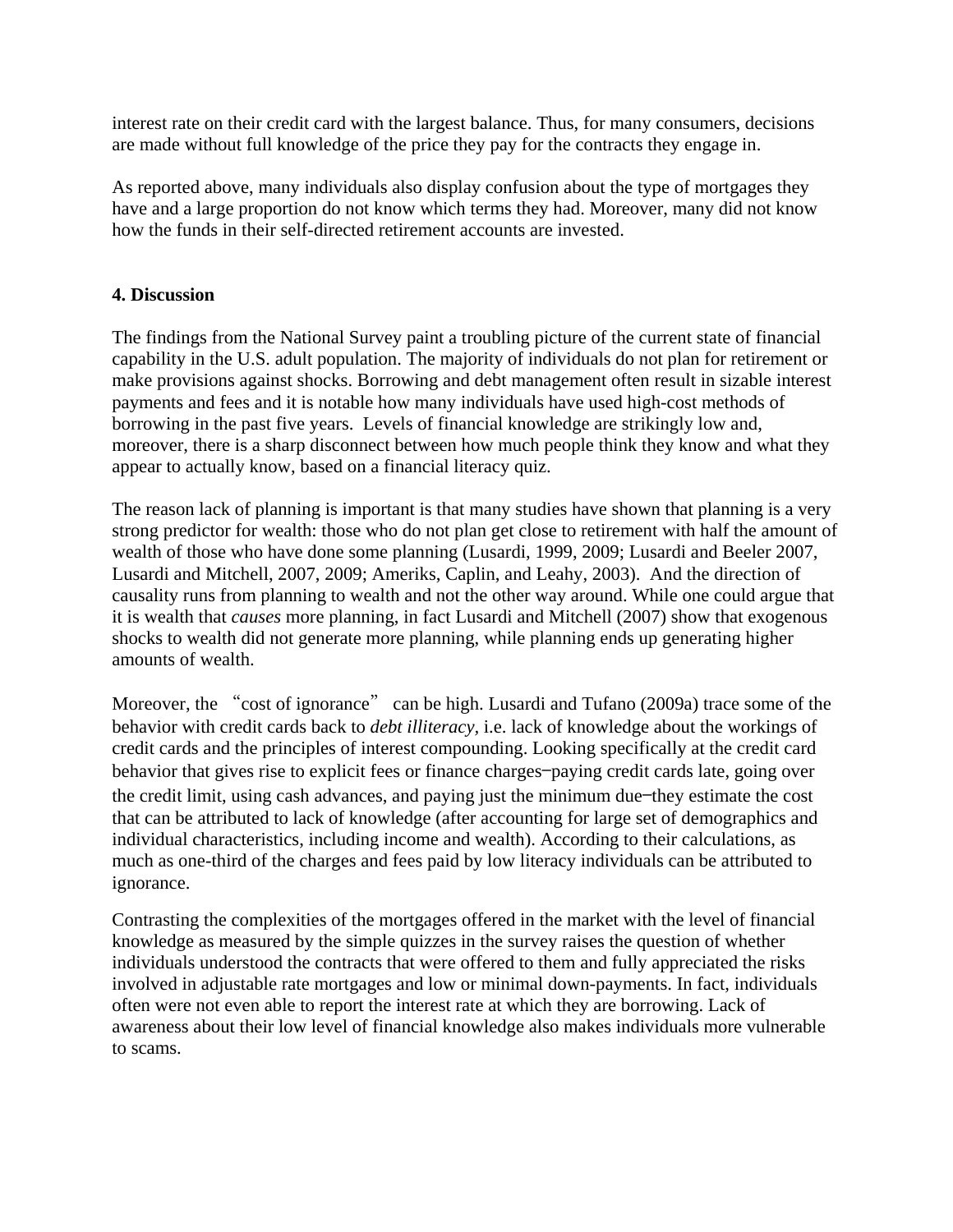It is also worrisome that behaviors leading to high interest payments or fees are most prevalent among those with low income and low education, i.e., those who can least afford them. It is possible that these behaviors will put greater strains on existing social safety nets. When people make poor financial decisions, the cost of those decisions can be passed on to all Americans through higher prices for financial products and the diversion of economic resources. Lack of financial capability matters not only for the individual but for society as well. As chairman Bernanke stated in a recent hearing on April 12, 2011 "The recent crisis demonstrated the critical importance of financial literacy and good financial decisionmaking, both for the economic welfare of households and for the soundness and stability of the system as a whole."<sup>5</sup>

<sup>&</sup>lt;sup>5</sup> See http://www.federalreserve.gov/newsevents/testimony/bernanke20110420a.htm.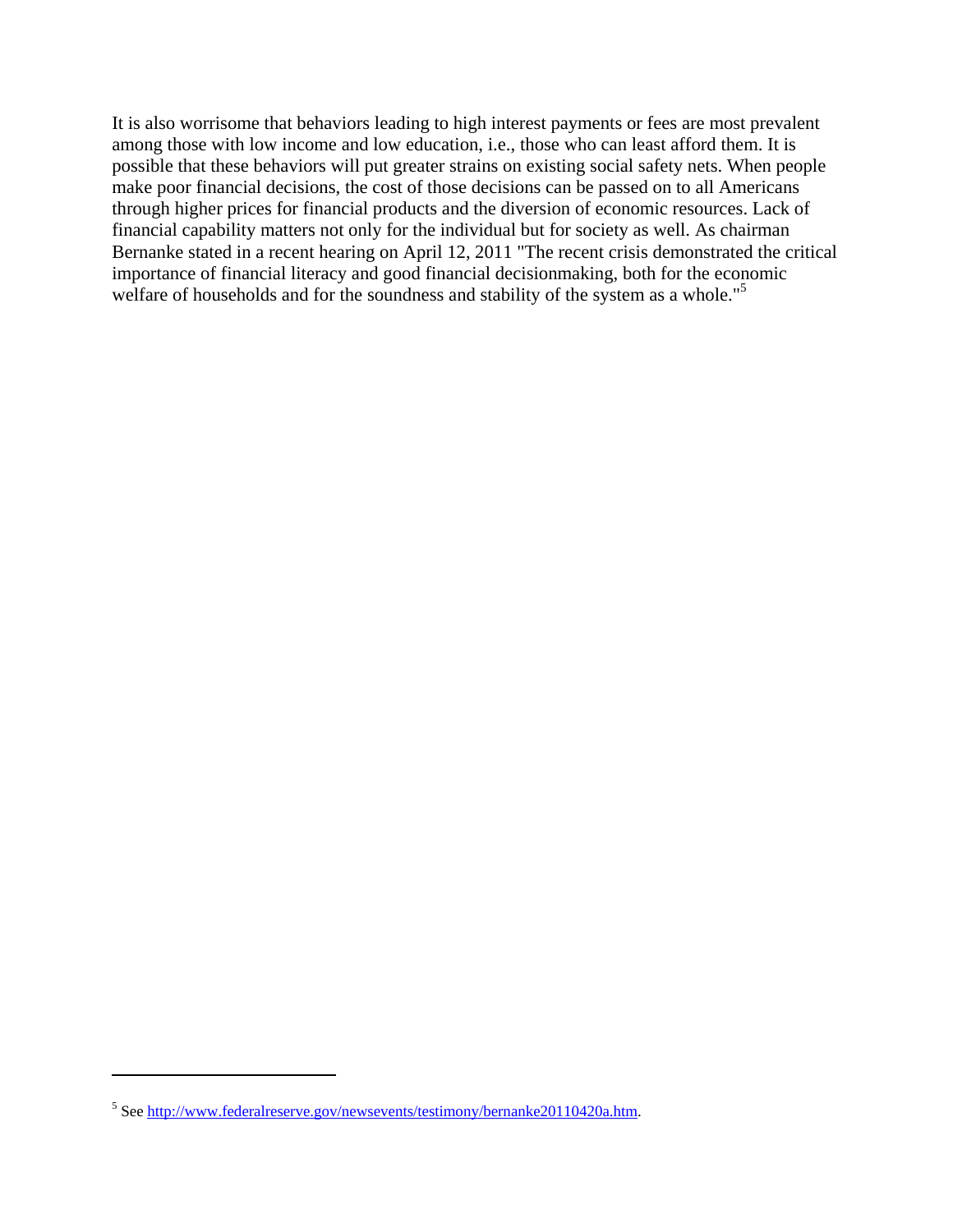*Appendix* 

Questions to measure financial literacy

 1) Suppose you had \$100 in a savings account and the interest rate was 2% per year. After 5 years, how much do you think you would have in the account if you left the money to grow? More than \$102 Exactly \$102 Less than \$102 Do not know Refuse to answer

 2) Imagine that the interest rate on your savings account was 1% per year and inflation was 2% per year. After 1 year, how much would you be able to buy with the money in this account? More than today Exactly the same Less than today Do not know Refuse to answer

3) If interest rates rise, what will typically happen to bond prices? They will rise They will fall They will stay the same There is no relationship between bond prices and the interest rates Do not know Refuse to answer

 4) Please tell me whether this statement is true or false. A 15-year mortgage typically requires higher monthly payments than a 30-year mortgage, but the total interest paid over the life of the loan will be less. True False Do not know

Refuse to answer

5) Please tell me whether this statement is true or false. Buying a single company's stock usually provides a safer return than a stock mutual fund.

True False Do not know Refuse to answer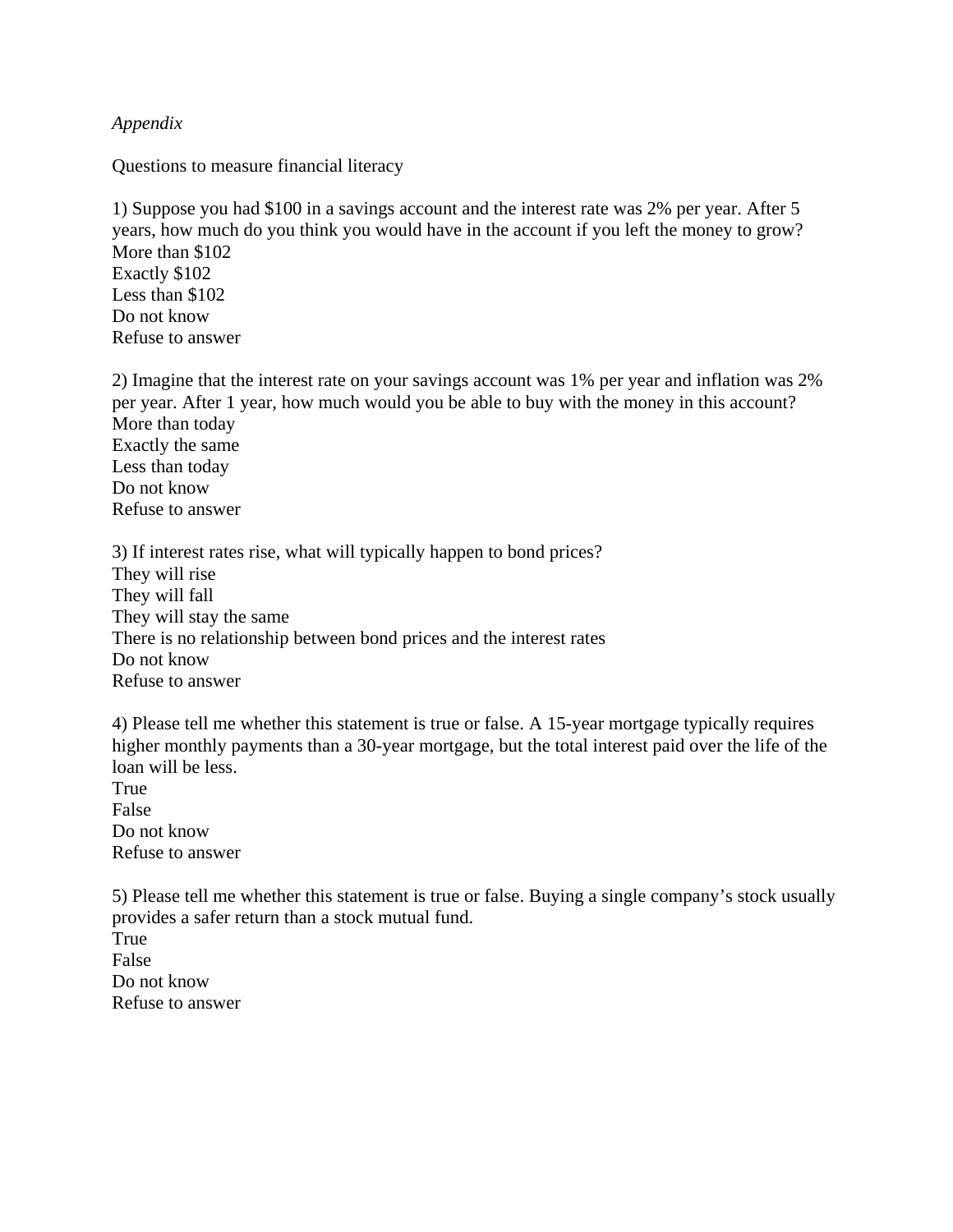#### **References**

- Agnew, J., and L. Szykman (2005), "Asset allocation and information overload: The influence of information display, asset choice and investor experience," *Journal of Behavioral Finance* 6, 57-70.
- Ameriks, John, Andrew Caplin and John Leahy (2003), "Wealth Accumulation and the Propensity to Plan," *Quarterly Journal of Economics* 68, pp. 1007-1047.
- Bernanke, Ben (2011), Statement by Chairman Bernanke on Financial Literacy. Provided for the record of a hearing held on April 12, 2011 conducted by the Subcommittee on Oversight of Government Management, the Federal Workforce, and the District of Columbia, Committee on Homeland Security and Governmental Affairs, U.S. Senate. http://www.federalreserve.gov/newsevents/testimony/bernanke20110420a.htm
- Bernheim, Douglas (1995), "Do households appreciate their financial vulnerabilities? An analysis of actions, perceptions, and public policy," in *Tax Policy and Economic Growth*, American Council for Capital Formation, Washington, DC, pp. 1-30.
- Bernheim, Douglas (1998), "Financial illiteracy, education and retirement saving," in O. Mitchell and S. Schieber (eds.), *Living with Defined Contribution Pensions*, University of Pennsylvania Press, Philadelphia, pp. 38-68.
- Campbell, John (2006), "Household Finance," *Journal of Finance* 61, pp. 1553-1604.
- Christelis, Dimitris, Tullio Jappelli, and Mario Padula (2010), "Cognitive abilities and portfolio choice*," European Economic Review* 54, pp. 18-38.
- Hastings, Justine, and Lydia Tejeda-Ashton (2008), "Financial Literacy, Information, and Demand Elasticity: Survey and Experimental Evidence from Mexico," NBER Working Paper n. 14538.
- Hilgert, Marianne, Jeanne Hogarth, and Sondra Beverly (2003), "Household Financial Management: The Connection between Knowledge and Behavior," *Federal Reserve Bulletin,* pp. 309-32.
- Lusardi, Annamaria(1999), 'Information, Expectations, and Savings for Retirement' in Henry Aaron (ed.), *Behavioral Dimensions of Retirement Economics*. Washington, DC: Brookings Institution Press and Russell Sage Foundation, pp. 81-115
- Lusardi, Annamaria (2008), "Financial Literacy: An Essential Tool for Informed Consumer Choice?," Working Paper, Joint Center for Housing Studies, Harvard University.
- Lusardi, Annamaria (2009), "U.S. Household Savings Behavior: The Role of Financial Literacy, Information and Financial Education Programs," in C. Foote, L Goette, and S. Meier (eds), *Policymaking Insights from Behavioral Economics*, Boston: Federal Reserve Bank of Boston.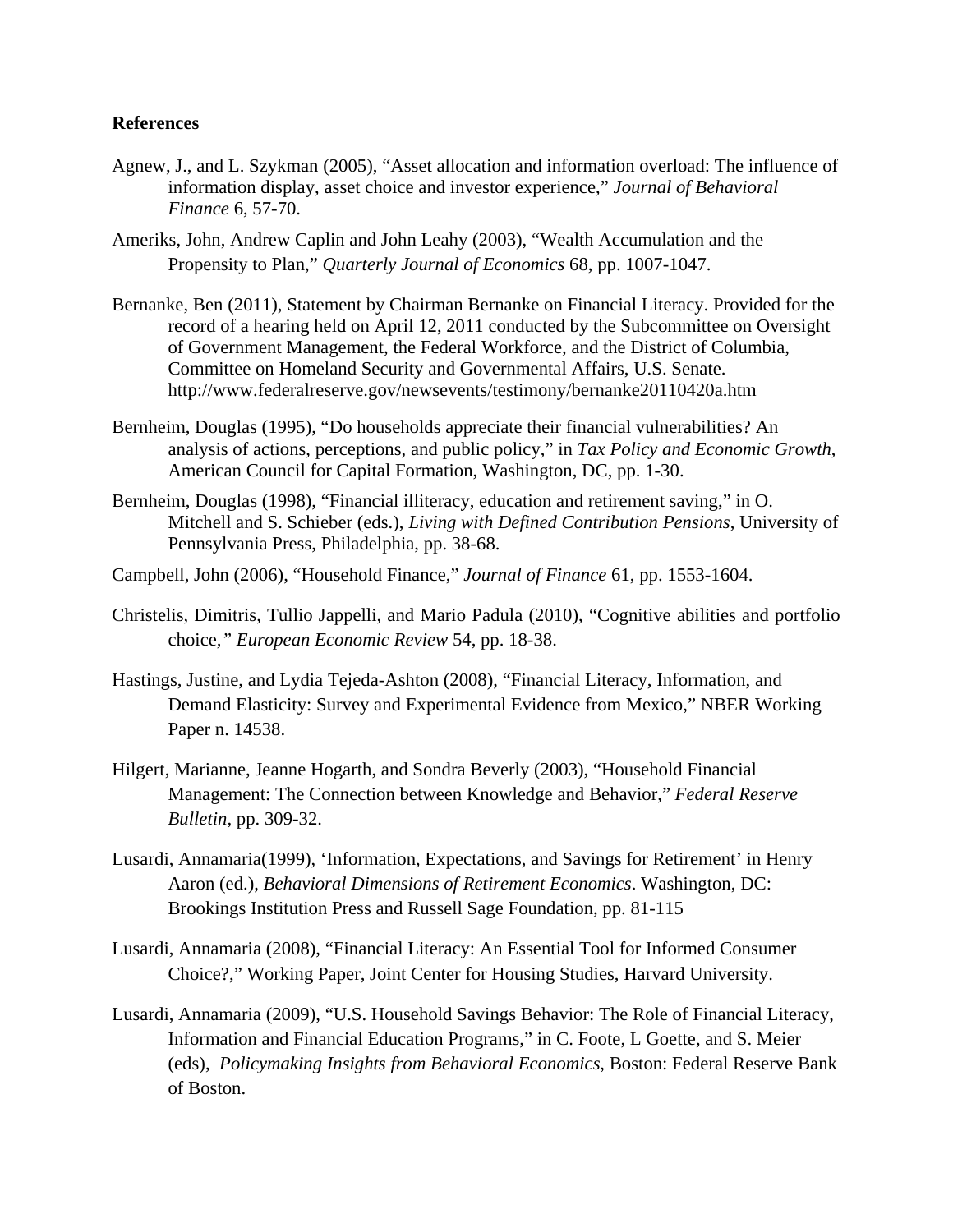- Lusardi, Annamaria (2010), "Financial Capability in the United States: Consumer Decision-Making and the Role of Social Security," MRRC Working Paper n. 2010-226.
- Lusardi, Annamaria and Jason Beeler (2007), "Saving Between Cohorts: The Role of Planning," in B. Madrian, O. Mitchell, and B. Soldo (eds.), *Redefining Retirement: How Will Boomers Fare*? Oxford University Press, Oxford, 2007, pp. 271-295.
- Lusardi, Annamaria, Pierre-Carl Michaud, and Olivia Mitchell (2011), "Optimal Financial Knowledge and Saving for Retirement," mimeo.
- Lusardi, Annamaria, and Olivia S. Mitchell (2006), "Financial Literacy and Planning: Implications for Retirement Wellbeing," MRRC Working Paper n. 2006-144.
- Lusardi, Annamaria, and Olivia S. Mitchell (2007), "Baby Boomer Retirement Security: The Role of Planning, Financial Literacy, and Housing Wealth," *Journal of Monetary Economics* 54, pp. 205-224.
- Lusardi, Annamaria, and Olivia Mitchell (2008), "Planning and Financial Literacy: How Do Women Fare?" *American Economic Review* 98(2), pp. 413-417.
- Lusardi, Annamaria, and Olivia Mitchell (2009), "How Ordinary Consumers Make Complex Economic Decisions: Financial Literacy and Retirement Readiness," NBER Working Paper n. 15350.
- Lusardi, Annamaria, and Olivia Mitchell (2011), "Financial Literacy and Retirement Planning in the United States," in preparation for a special issue of the *Journal of Pensions Economics and Finance* on "Financial Literacy around the World."
- Lusardi, Annamaria, Olivia Mitchell, and Vilsa Curto (2010), "Financial Literacy Among the Young," *Journal of Consumer Affairs* 44(2), pp. 358-380.
- Lusardi, Annamaria and Peter Tufano (2009a), "Debt Literacy, Financial Experiences and Overindebtedness," NBER Working Paper n 14808.
- Lusardi, Annamaria and Peter Tufano (2009b), "Teach Workers about the Perils of Debt," *Harvard Business Review,* November 2009, pp. 22-24.
- Lusardi, Annamaria, Daniel Schneider and Peter Tufano (2011), "Financially Fragile Households: Evidence and Implications." Forthcoming *Brookings Papers on Economic Activity*. Spring.
- Mandell, Lewis (2008), "Financial Education in High School," in Annamaria Lusardi (ed.), *Overcoming the Saving Slump: How to Increase the Effectiveness of Financial Education and Saving Programs*, Chicago: University of Chicago Press, pp. 257-279.